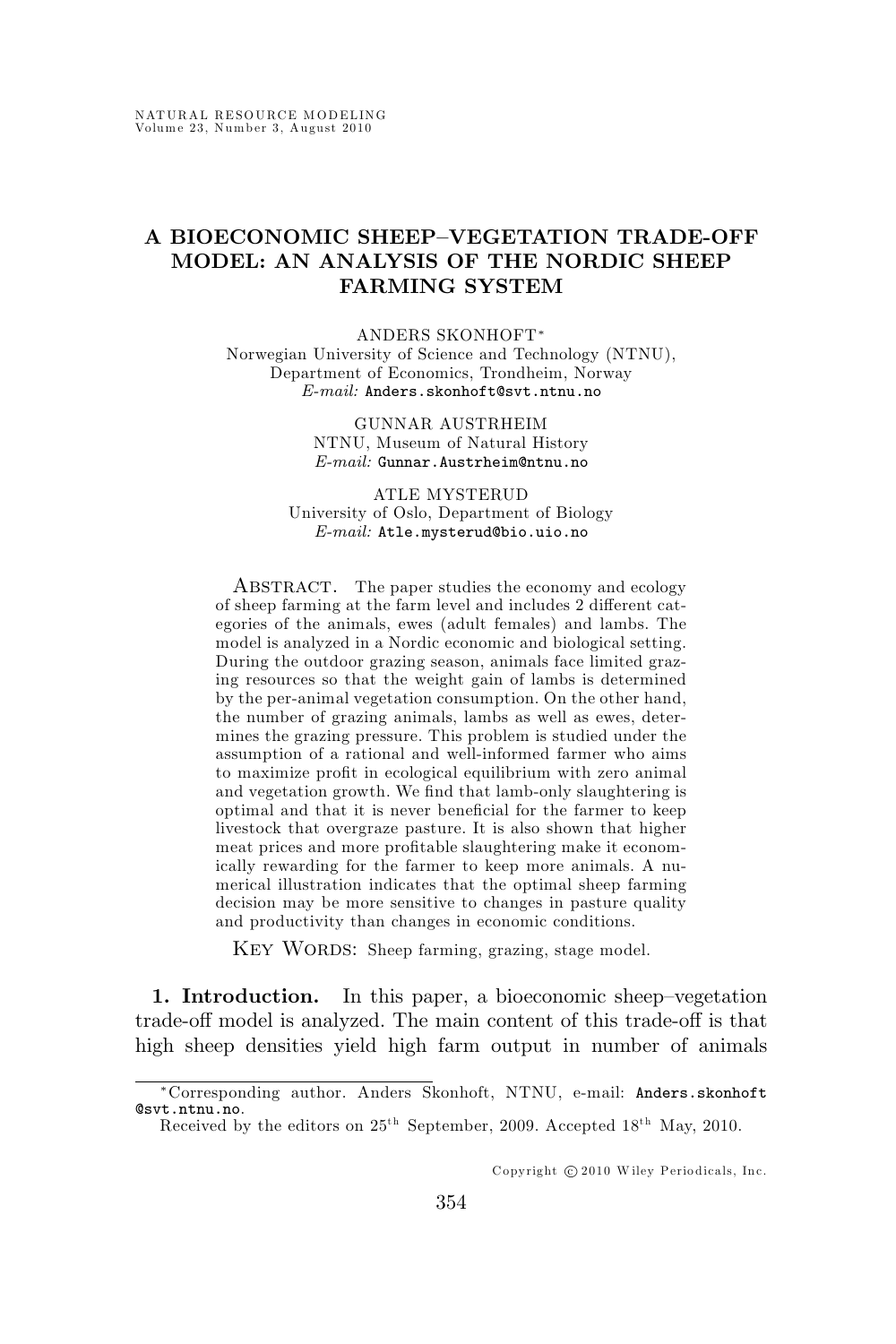slaughtered. On the other hand, high sheep densities relative to pasture productivity are expected to cause a reduction in per-animal meat production and thus in income per animal. This problem has similarities with the standard predator–prey renewable natural resource problem (see, for example, Clark [1990]) where sheep are predators and vegetation is the prey. However, whereas the standard predator–prey problem is formulated within a biomass framework, the different age categories of the sheep are central in the following analysis. The study is conducted with a crucial distinction made between the outdoor grazing season (spring, summer, and fall) and the indoor winter feeding period. Lambs are born in late winter to early spring, just before the grazing season starts. This is the typical situation found in many strongly seasonal environments at northern latitudes such as in the Nordic countries and at high altitudes in continental Europe (e.g., mountainous areas in France and Spain). Sheep are the main livestock in animal husbandry in Norway, Iceland, the Faroe Islands, and Greenland, and in both Norway and Iceland most cultivated land is used for winter fodder production (58% and 95%, respectively; see, for example, Austrheim et al. [2008a]). Because winter grazing is practiced in the Faroe Islands, the present analysis essentially relates to the economic and biological setting found in Norway, Iceland, and Greenland.

Within this farming system, the individual farmer faces several decisions. The problem analyzed here is that of utilizing a given farm capacity (i.e., farm size) to provide the optimal number of animals to be fed and kept indoors during the winter season. A corollary of this problem is assessing the effect that summer grazing sheep density has on vegetation productivity and hence on per-animal meat production. The problem includes two categories, or stages, of sheep—lambs and ewes (adult females)—and is analyzed as an equilibrium harvest problem with zero animal and vegetation growth under the assumption that the farmer aims to do it "as well as possible," represented by current profit maximization. Analyzing the dynamic problem of maximizing present value profit is hence omitted from the present exposition. However, it is well known that the steady state of this problem coincides with our static problem except for the discount rent; that is, for zero discount rent, the solutions are similar.

There is extensive literature on the economics of livestock management (see, for example, Jarvis [1974], Kennedy [1986]), but most of this literature has little relevance to a farming system with a distinct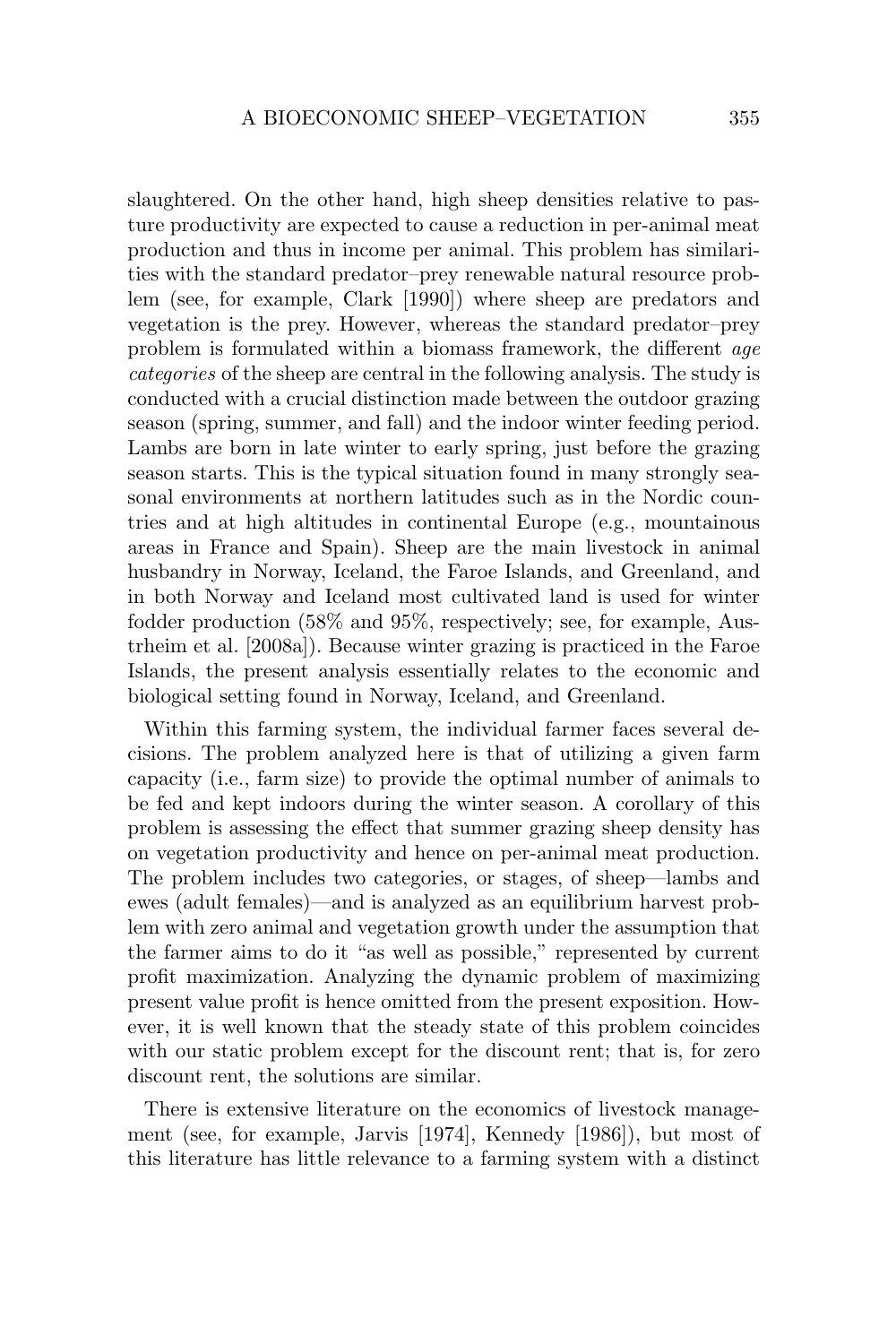seasonal subdivision between a winter indoor season and outdoor grazing. The problem of the typical cow–calf operator in the western United States has some similarities with the Nordic sheep farming system. However, one crucial difference here is that the length of the grazing season should be simultaneously determined together with the stocking level (see, e.g., Huffaker and Wilen [1991]). In contrast, the length of the grazing season is fixed because of climatic conditions in our problem.The spring lambing scheme is also taken for granted because of the climatic conditions. The animal growth model builds on that of Skonhoft [2008] but is extended to consider the constraint on animal weight growth from outdoor grazing conditions. Balancing the number and weight of animals is indeed seen as a crucial management problem in the Nordic countries (e.g., Ólafsdóttir and Júlíusson [2000], Mysterud and Austrheim [2005], Thomson et al. [2005]). The contribution of this paper is, from a theoretical point of view, to explain the stocking decision of an individual farmer and to explain how the balance between the number and weight of animals is influenced by various economic and ecological factors. The emphasis throughout is on analyzing and assessing the basic driving forces.

The paper is organized as follows. We first briefly present the Nordic sheep farming system in Section 2. Section 3 provides information about the sheep–vegetation interaction, and the simplified ecological model is presented. In Section 4, we closely examine this system in equilibrium with zero animal and vegetation growth. The revenue and cost functions are described in Section 5, and the stocking problem of the farmer is solved under the assumption of current profit maximization. Section 6 provides a numerical illustration, and Section 7 summarizes our findings.

**2. The Nordic sheep farming system.** The following analysis is related to economic and ecological conditions found in Norway, but these also exist in Iceland and Greenland. There are approximately 16,000 sheep farms in Norway, all family farms. Because there are around 2.1 million animals during the outdoor grazing season, the average farm size therefore only accounts for some 130 animals during the summer. Norwegian farms are located either close to mountain areas and other sparsely populated areas or along the coast, with a means to transport sheep to more distant alpine areas. The main product is meat, which accounts for about 80% of the average farmer's income.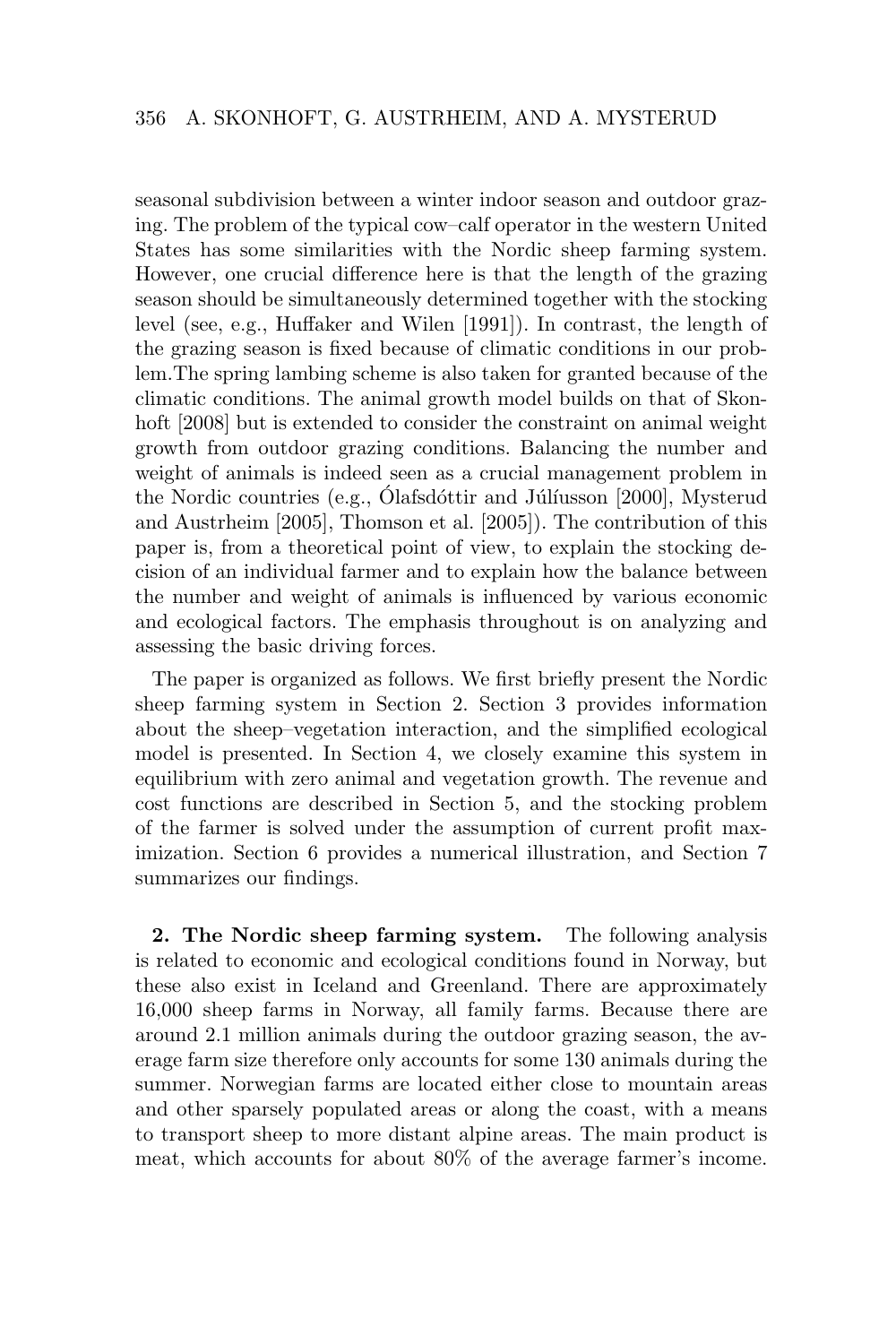

FIGURE 1. Seasonal subdivision in the Nordic sheep farming system.

The remainder comes from wool because sheep milk production is virtually nonexistent today (Nersten et al. [2003]). In Iceland, there are about 450,000 winterfed animals today. Meat is also the most important product from sheep farming here. In Greenland, the land for sheep grazing is much more restricted, and the population of ewes in 2007 was estimated at 25,000 (Austrheim et al. [2008a]).

Housing and indoor feeding are required throughout winter because of snow and harsh weather conditions (Figure 1). In Norway, winter feeding typically consists of hay grown on pastures close to farms (80%), with the addition of concentrate pellets provided by the industry  $(20\%)$ . Lambs are born from late winter to early spring, and in late spring and early summer the animals usually graze on fenced land close to the farm at low elevations, typically in the areas where winter food for the sheep is harvested during summer. When weather conditions permit (for reasons of plant phenological development), sheep are released into rough grazing areas in the valleys and mountains. In Norway, most sheep (about 75% of the total metabolic biomass) graze in the northern boreal and alpine region (Austrheim et al. [2008b]). The outdoor grazing season in mountain areas ends between late August and the middle of September and does not normally exceed 130 days. During the rough grazing period, flocks may be vulnerable to accidents and disease, and in some regions also to large predators. Aunsmo [1998] and Nersten et al. [2003] provide more details. After the grazing season, the animals are mustered and the wool is shorn. Slaughtering takes place immediately or after a period of grazing on the farmland (more details are provided in Austrheim et al. [2008a]). The seasonal subdivision is similar in Iceland and Greenland.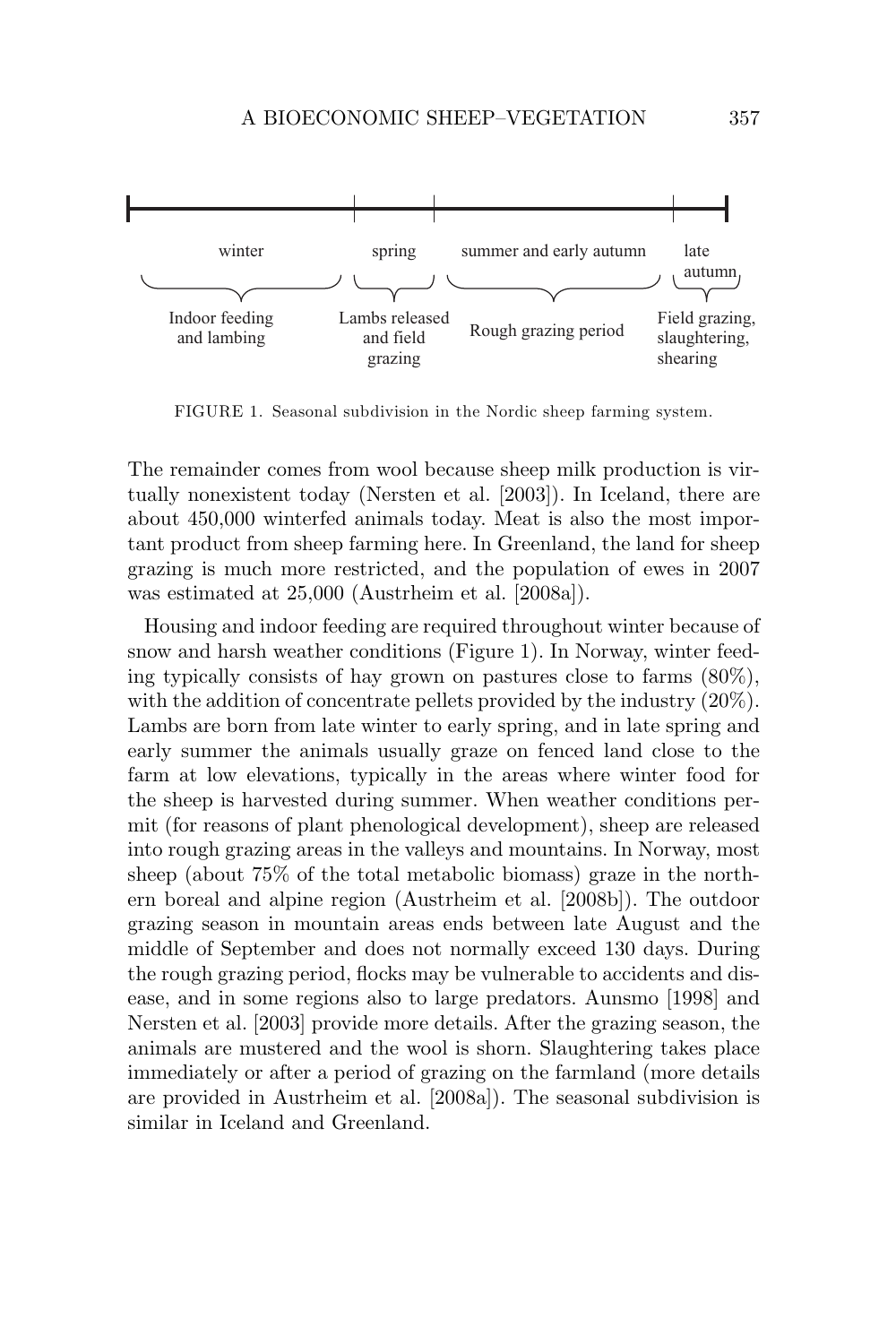Because of an increase in the number of sheep combined with an abundance of low-quality fodder plants, there are signs of overgrazing in some alpine areas in Norway. However, in general, overgrazing is not a serious problem, and studies of productive and species-rich alpine environments show only modest effects of grazing on plant community patterns, at least in the short term (Austrheim et al. [2008a]). In Iceland, the situation is different because sheep numbers have decreased significantly during the past few decades as a result of overgrazing.

**3. Ecological model.** There is a dynamic relationship between large herbivores and the plants on which they forage (e.g., Hobbs [1996], Augustine and McNaughton [1998], Danell et al. [2006]). This is because grazing affects the quantity and quality of vegetation, which in turn affects the growth of the herbivores (Choquenot [1991], Simard et al. [2008]). Experimental studies show lower body mass growth of lambs at high sheep density  $(80 \text{ sheep per km}^2)$  as compared with low sheep density  $(25 \text{ sheep per km}^2;$  Mysterud and Austrheim [2005]). Removal of plant tissue affects individual fitness (e.g., plant growth) directly and may cause biomass reduction of preferred plant species (i.e., fodder plants; see, for example, Bråthen and Oksanen [2001], Eskelinen and Oksanen [2006]). Indirect effects, which operate by changing the competitive balance with other species, may be even more important for the development of the vegetation community. In particular, in low productivity ecosystems such as the one considered here, heavy grazing may favor heavily defended, nonpalatable plant species to the detriment of palatable species (Austrheim et al. [2007]). Invasion of such species affects the strength of density-dependent effects on the weight growth of sheep in the long term. The farmer may thus increase current stock numbers at the expense of reduced growth in subsequent years. Indeed, with increasing density of sheep on pasture, a higher proportion of low-quality plants (Kausrud et al. [2006]) and vegetation types (Mobæk et al. [2008]) may result. In ruminants, even slight changes in plant quality can reduce body growth rates substantially because they contain fewer nutrients per bite as well as increase rumination time (White [1983]). However, moderate grazing is expected to facilitate plant biomass production in productive habitats and thus the fodder availability for moderate grazing as compared with no grazing (McNaughton [1979]).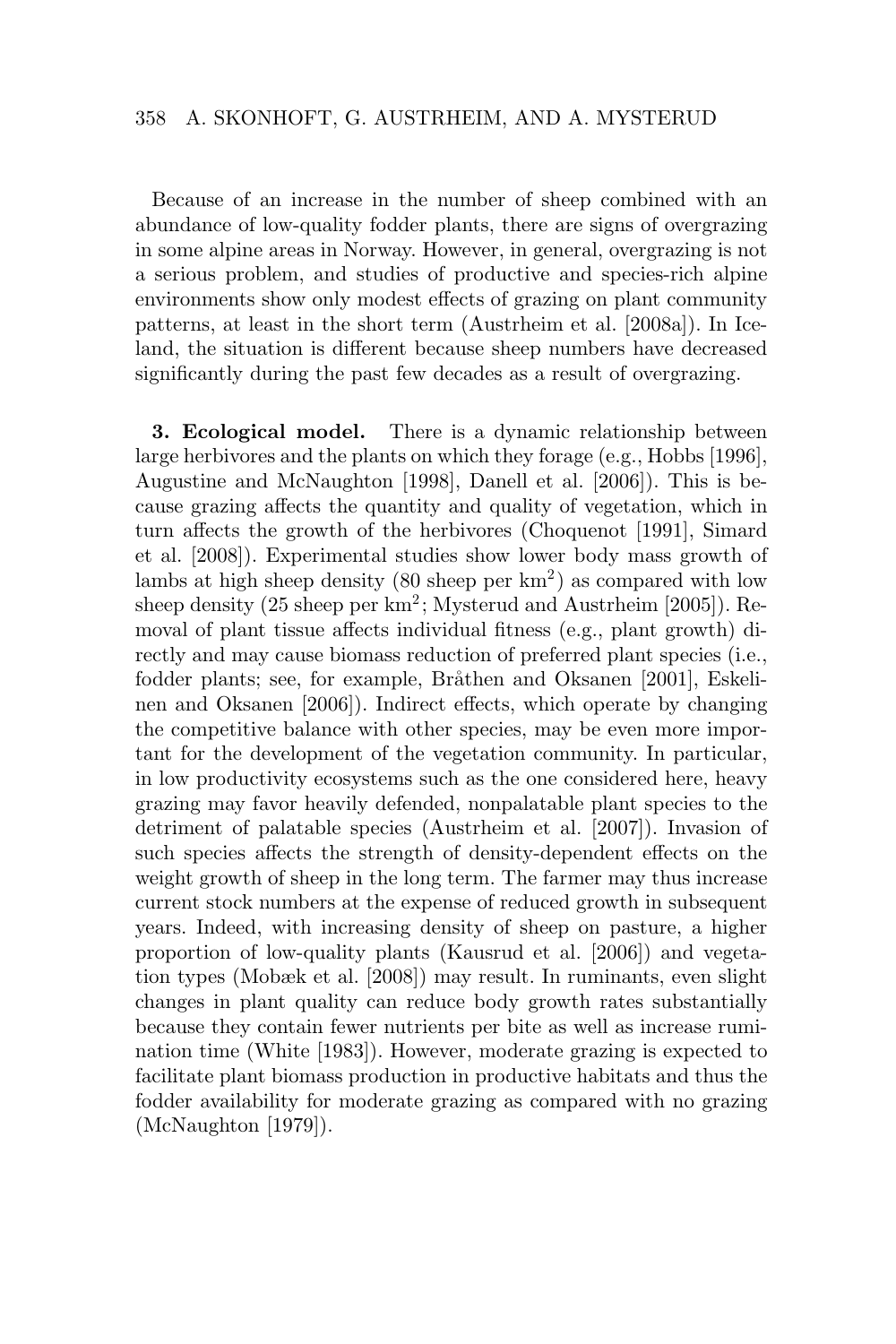In the simplified sheep–vegetation model to be formulated, we assume a single plant species, or composite homogeneous vegetation, expressed as vegetation quantity and measured in tons of vegetation biomass. This composite vegetation biomass is consumed by sheep during the outdoor grazing season and regenerates through a natural growth process. The model is formulated at a discrete time with a seasonal subdivision between the outdoors grazing period (spring, summer, and fall) and indoor winter feeding period (Figure 1). The sheep population is structured (e.g., Caswell [2001]) as ewes and lambs. As already indicated, lambs are born in late winter to early spring, just before the grazing season begins. Lambs not slaughtered enter the adult population after the slaughtering period (i.e., September–October). All male lambs are assumed to be slaughtered because very few (or none when artificial insemination is practiced) are kept for breeding. Therefore, only female adults are considered. Fertility is assumed to be fixed, a reasonable assumption because farmers provide extra feed to buffer environmental effects (e.g., in a poor year there is high density relative to food resources in the pasture). Natural mortality differs between adults and lambs and is considered fixed and density independent. All natural mortality is assumed to occur during the grazing season. Demographic data on sheep are available in Mysterud et al. [2002].

The number of adult females in year  $(t + 1)$  after the slaughter consists of the previous year's adults and female lambs that have survived natural mortality and have not been slaughtered. This is written as  $X_{t+1} = Y_t s_Y (1 - h_{Y,t}) + X_t s_X (1 - h_{X,t}),$  where  $Y_t$  is the number of female lambs;  $s_X$  and  $s_Y$  are the natural survival fractions of adult females and lambs, respectively; and  $h_{X,t}$  and  $h_{Y,t}$  are the fractions slaughtered. With the fecundity rate b (lambs per adult female) and  $\psi$  as the fraction of female lambs recruited ( $\psi$  is usually close to 0.5),  $Y_t = \psi b X_t$  yields the number of female lambs. Therefore, when ignoring the possibility of additional animals from outside, the ewe population growth is governed by

(1) 
$$
X_{t+1} = \psi b X_t s_Y (1 - h_{Y,t}) + X_t s_X (1 - h_{X,t}).
$$

Vegetation growth consists of natural growth and consumption by grazing sheep, and follows the Noy-Meir [1975] model in which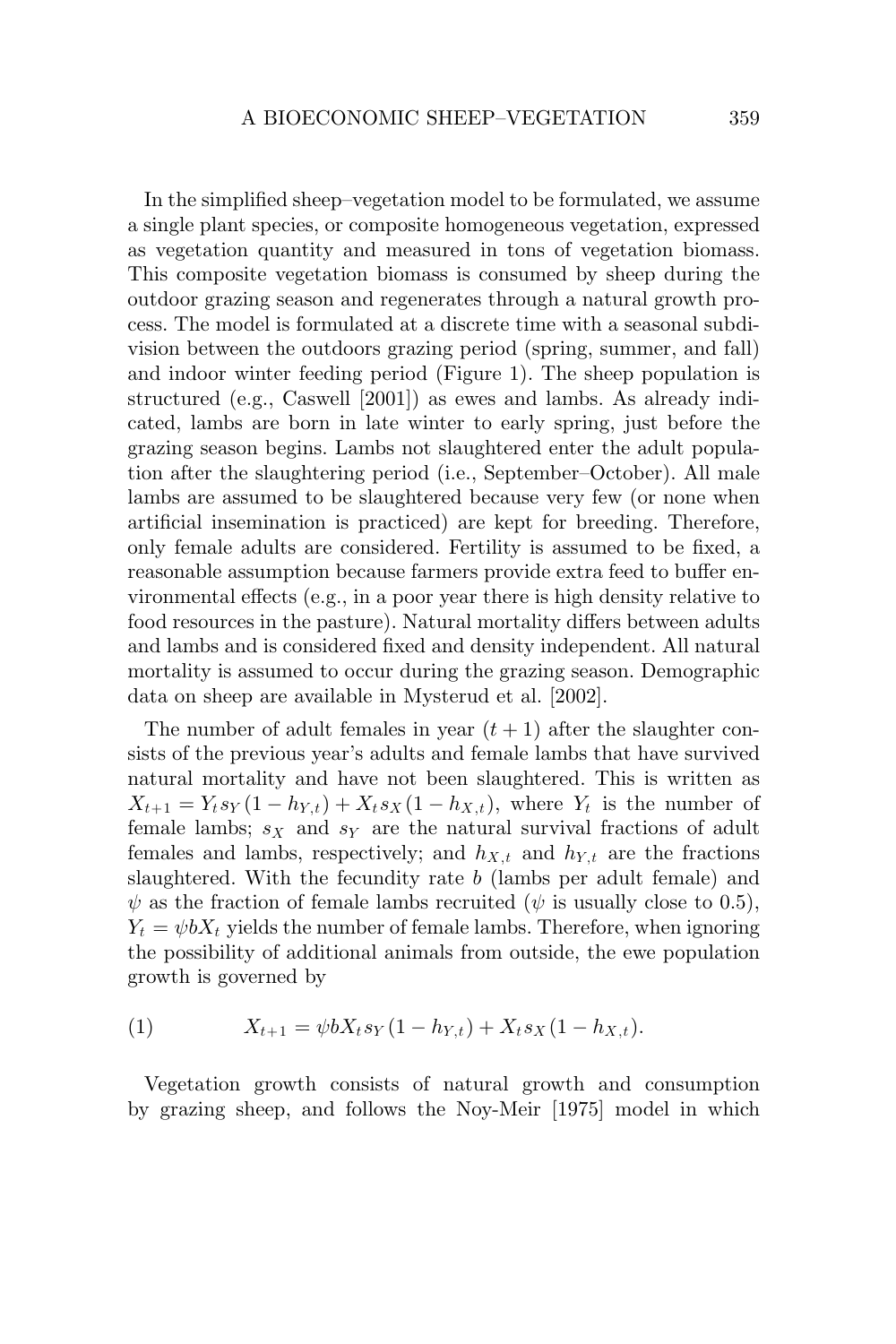per-animal vegetation consumption increases with vegetation availability. It is assumed that the number of grazing animals influences the vegetation consumption while the amount consumed in turn determines the weight gain of the animals during the grazing season. See also, for example, Huffaker and Wilen [1991]. The food intake of the ewes may be greater than that of the lambs, but it is for simplicity supposed that all animals influence vegetation consumption in a similar manner. In addition to consumption, vegetation regenerates through a natural growth process represented by a single-peaked value function. Vegetation growth may then be written  $as<sup>1</sup>$ 

(2) 
$$
V_{t+1} - V_t = f(V_t) - g(V_t)(1+b)X_t,
$$

where  $g(V_t)$  is the sheep's per-capita consumption function and  $f(V_t)$ yields the natural growth function. In the numerical analysis and in the theoretical reasoning, we consider a consumption function specified as  $g(V_t) = kV_t/(V_t + c)$ , where  $k > 0$  is the maximum vegetation biomass intake per animal and  $c > 0$  determines the shape of the consumption pattern. Natural growth is described by the standard logistic function  $f(V_t) = rV_t(1 - V_t/Q)$ , with  $r > 0$  as the maximum specific vegetation growth rate (vegetation productivity) and  $Q > 0$  as the carrying capacity.

The weight gain of the lambs during the grazing season coincides with the weight at the end of the season; that is, the slaughter weight (kg per animal). It is assumed proportional to per-animal vegetation consumption

$$
(3) \t\t\t w_{Y,t} = qg(V_t),
$$

where the parameter  $0 < q < 1$  translates grazing biomass into meat biomass. For the specified consumption function, the lamb slaughter weight is an increasing, concave function of vegetation quantity; that is, better grazing conditions increase the per-animal weight but to a decreasing degree. For the adults, there is generally no weight change during the grazing season on productive pastures while there may be some loss in low productivity areas (Mysterud and Austrheim [2005]). However, as a reasonably good approximation, we simply neglect any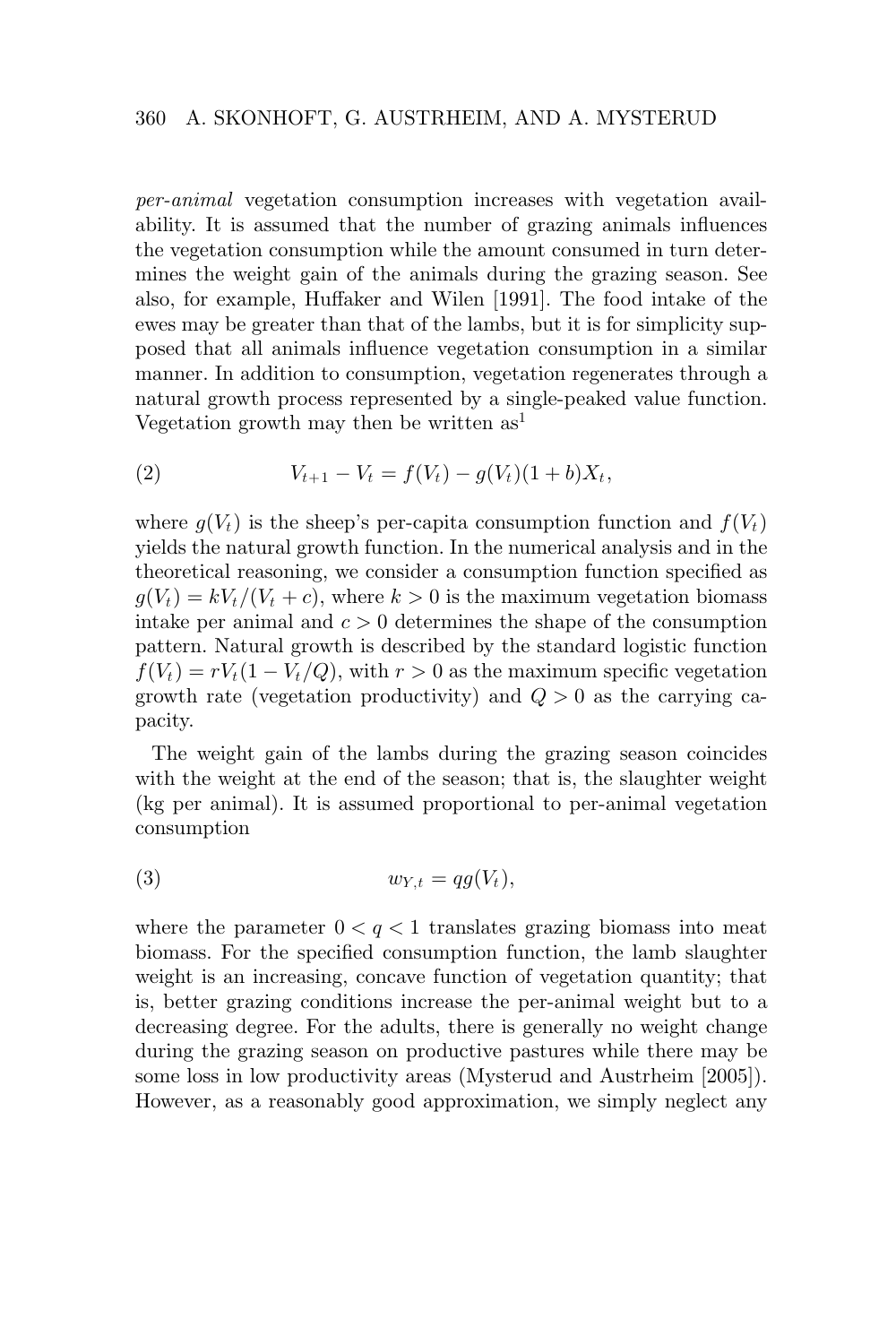

FIGURE 2. Equilibrium (constant animal population) harvesting relationship (equation  $(1')$ ).  $h_Y$ , female lamb slaughtering fraction;  $h_X$ , ewe (adult female) slaughtering fraction.

possible connection between the amount of vegetation and weight, and the adult slaughter weight is fixed and determined outside the model

$$
(4) \t\t w_{X,t} = w_X.
$$

**4. Ecological equilibrium.** As mentioned, the stocking decision of the farmer is analyzed in ecological equilibrium, i.e., when vegetation and animal growth equal zero. Because the population growth equation (1) is linear for number of animals, there are infinite combinations of harvesting fractions that sustain a stable population. Therefore, for a constant number of animals  $X_{t+1} = X_t = X$ , we have

(1') 
$$
X = \psi b X s_Y (1 - h_Y) + X s_X (1 - h_X),
$$

or simply  $1 = \psi bs_Y (1 - h_Y) + s_X (1 - h_X)$  when  $X > 0$  (see Figure 2). This intersects with the  $h_X$  axis at  $[1-(1-\psi bs_Y)/s_X]$ , which may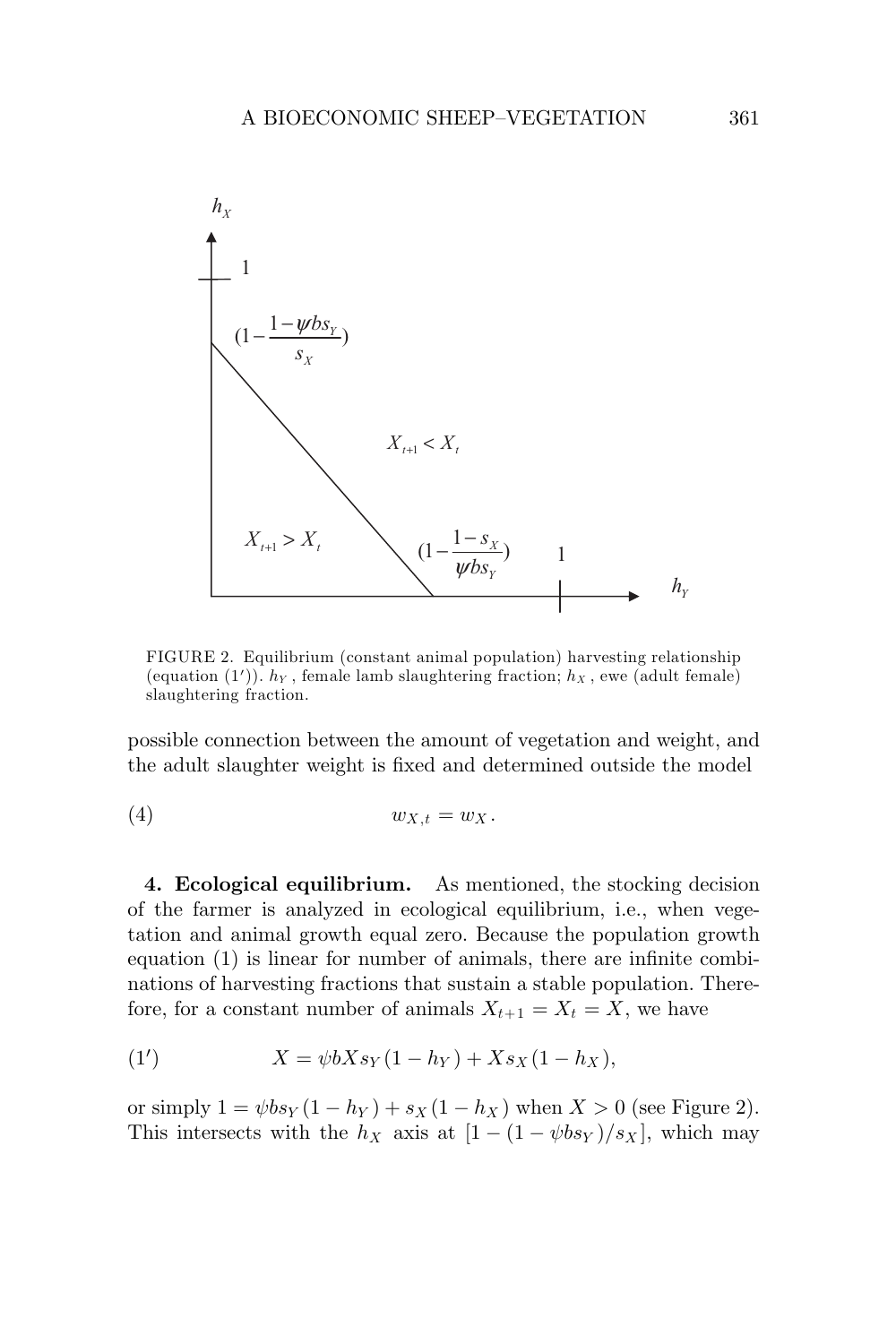### 362 A. SKONHOFT, G. AUSTRHEIM, AND A. MYSTERUD

be above or below 1. Therefore, the highest adult slaughter rate compatible with zero animal growth is  $\min\{1, [1 - (1 - \psi b s_Y)/s_X]\}.$  For all realistic parameter values, it is below 1 (see numerical section), and this is assumed to hold in the subsequent analysis. It intersects with the  $h_Y$  axis at  $\left[1 - \frac{(1 - s_X)}{\psi b s_Y}\right] < 1$  and is hence the highest lamb-slaughtering rate compatible with equilibrium.

The equilibrium vegetation growth condition  $V_{t+1} = V_t = V$  next yields

$$
(2') \qquad \qquad f(V) = g(V)(1+b)X.
$$

Depending on the slope of the natural growth function  $f(V) =$  $rV(1-V/Q)$  and the sheep consumption curve  $q(V)(1+b)X =$  $(kV/(V+c))(1+b)X$  (see above), there may be one or two equilibria (see also Noy-Meir [1975]). A necessary and sufficient condition for a unique equilibrium is that the consumption curve intersects with the natural growth function from below and where more animals, ceteris paribus, means less vegetation biomass. In the opposite case, there are two interior equilibria. However, the lower vegetation level equilibrium, for a given number of animals, is not stable and not considered. Therefore, these functions are scaled such that the consumption curve intersects with the natural vegetation growth curve from below; that is,  $f'(V) < g'(V)(1 + b)X$  holds at the unique (interior) equilibrium (cf. Figure 3). For the given specific functional forms, the sheep–vegetation equilibrium is  $r(1 - V/Q) = [k/(V + c)](1 + b)X$  and is defined for  $0 < X < rc/k(1 + b)$  and  $0 < V < Q$ . Within these intervals, vegetation quantity is hence a decreasing function of the stocking rate.

**5. Revenue and costs.** We disregard income from wool production, and meat sales are the only revenue component for the farmer. Because slaughtering takes place after natural mortality, the number of ewes and female lambs removed are  $X_t s_X h_{X,t}$  and  $\psi b X_t s_Y h_{Y,t}$ , respectively. As mentioned above, the entire male lamb subpopulation  $(1 - \psi)bX_t s_Y$  is slaughtered. The number of animals removed is then  $H_t = bX_ts_Y(\psi h_{Y,t} + 1 - \psi) + X_ts_Xh_{X,t}$ . With  $p_X$  as the net (of slaughtering costs) ewe slaughtering price (NOK per kg) and  $p<sub>Y</sub>$  the lamb net slaughtering price, both assumed to be fixed and independent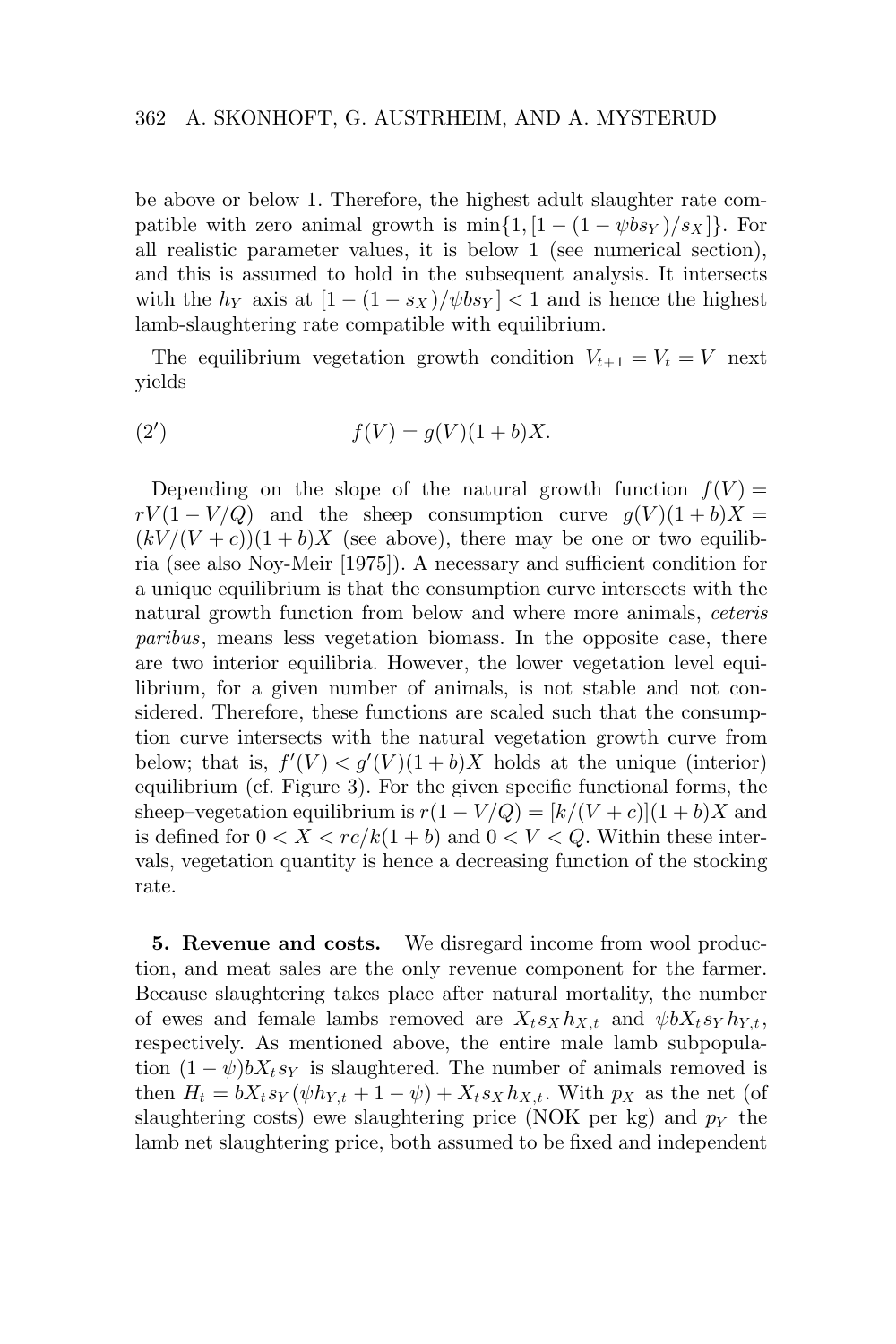

FIGURE 3. The natural vegetation growth–consumption relationship with a unique vegetation equilibrium. Equilibrium indicated when binding farm capacity,  $X^* = K$ .

of the number of animals supplied at the farm level, the current meat income of the farmer is given by  $R_t = [p_Y w_{Y,t} bX_t s_Y (\psi h_{Y,t} + 1 - \psi) +$  $p_X w_{X,t} X_t s_X h_{X,t}$ .

The cost structure differs sharply between the outdoor grazing season and the indoor feeding season, and the indoor costs are substanially higher. Throughout this analysis, we assume a given farm capacity. Therefore, the costs of buildings, machinery, and so forth are fixed (see also below). The indoor season variable costs include labor (typically an opportunity cost), electricity, and veterinary costs in addition to fodder. These vary with the given length of the indoor season (Section 1). For simplicity and without loss of any generality, the cost is assumed to increase linearly with the size of the winter population,  $C_t = \alpha X_t$ with  $\alpha > 0$ .

As indicated, during the grazing period the sheep may graze on communally owned lands ("commons") or private land. Within the Nordic sheep farming system, such land may be available cost free, or the farmer may pay a *fixed* yearly rental (Austrheim et al. [2008a]). There may be some transportation and maintenance costs, but such costs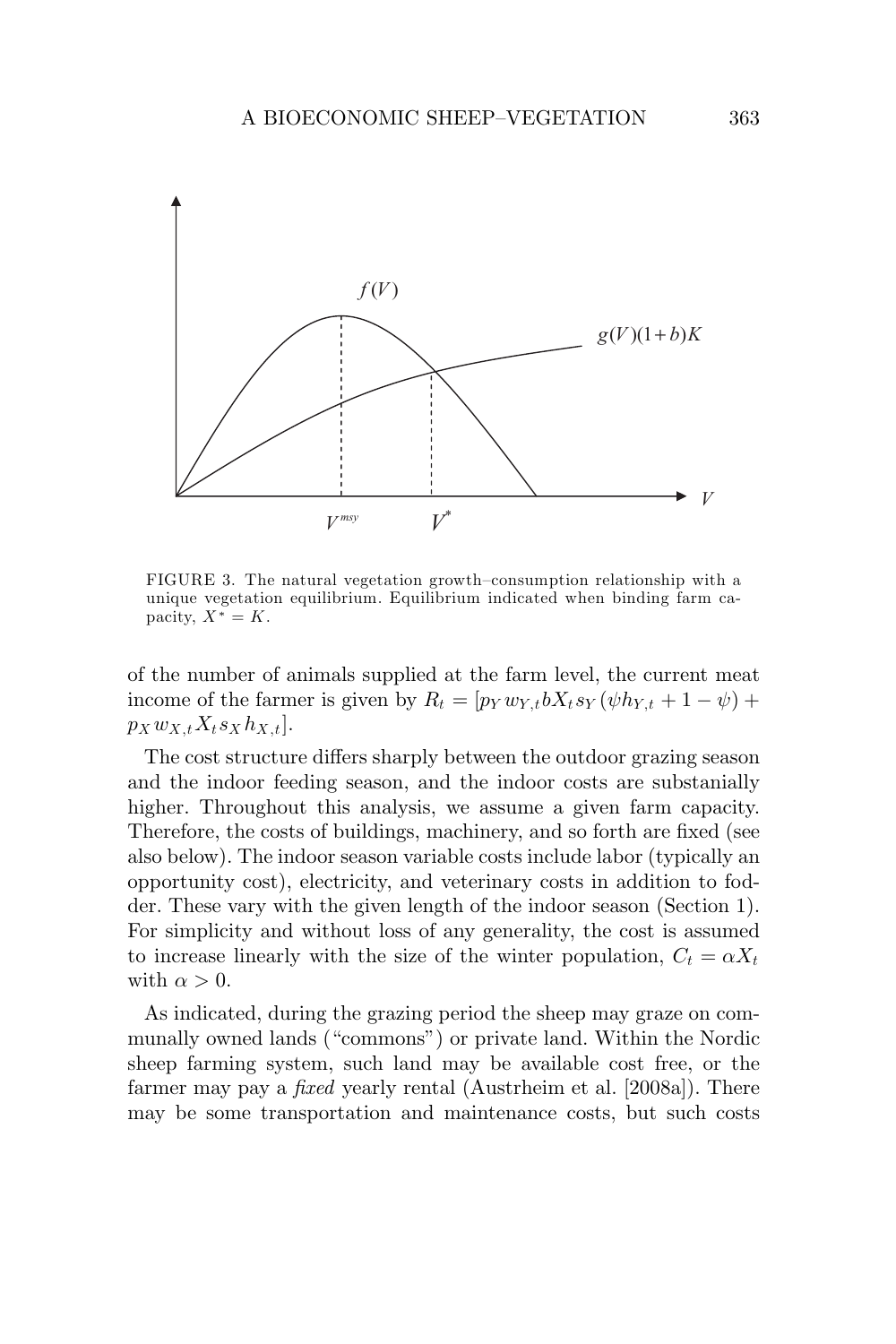are neglected because they are generally rather low. The total yearly variable cost is hence simply assumed to be the indoor season cost. Therefore, when inserting for equations (3) and (4) and ignoring discounting within the year, the current profit of the farmer is described by

(5) 
$$
\pi_t = R_t - C_t = p_Y qg(V_t)bX_ts_Y(\psi h_{Y,t} + 1 - \psi) + p_X w_X X_ts_X h_{X,t} - \alpha X_t.
$$

As mentioned, a given farm capacity is assumed. However, although not allowing for investment in farm capacity, it is taken into account as a possible constraint.2 Capacity is related to the number of animals kept during the winter and is

$$
(6) \t\t X_t \leq K.
$$

The capacity may be binding or not. When binding, we obviously find that the current profit of the last animal to be kept during the winter is positive. However, when it is not binding, the marginal profit of the last animal is also positive. This is due to the shadow cost of vegetation consumption. The subsequent analysis explains this in more detail.

**6. The optimal sheep–vegetation trade-off.** The farmer is assumed to be "rational" and well informed with the goal of maximizing current profit  $(5)$  subject to the animal equilibrium condition  $(1')$  and the vegetation equilibrium condition  $(2')$ , together with the farm capacity constraint (6). When omitting the time subscript, the Lagrangian of this problem reads

$$
L = p_Y qg(V)bXs_Y(\psi h_Y + 1 - \psi) + p_X w_X Xs_X h_X - \alpha X
$$
  

$$
-\lambda[X - \psi bXs_Y(1 - h_Y) - Xs_X(1 - h_X)]
$$
  

$$
-\mu[g(V)(1 + b)X - f(V)] - \eta(X - K),
$$

where  $\lambda > 0$  is the animal resource shadow price,  $\mu > 0$  is the vegetation resource shadow price, and  $\eta \geq 0$  is the farm capacity constraint shadow price. The first-order conditions of this problem with  $X > 0$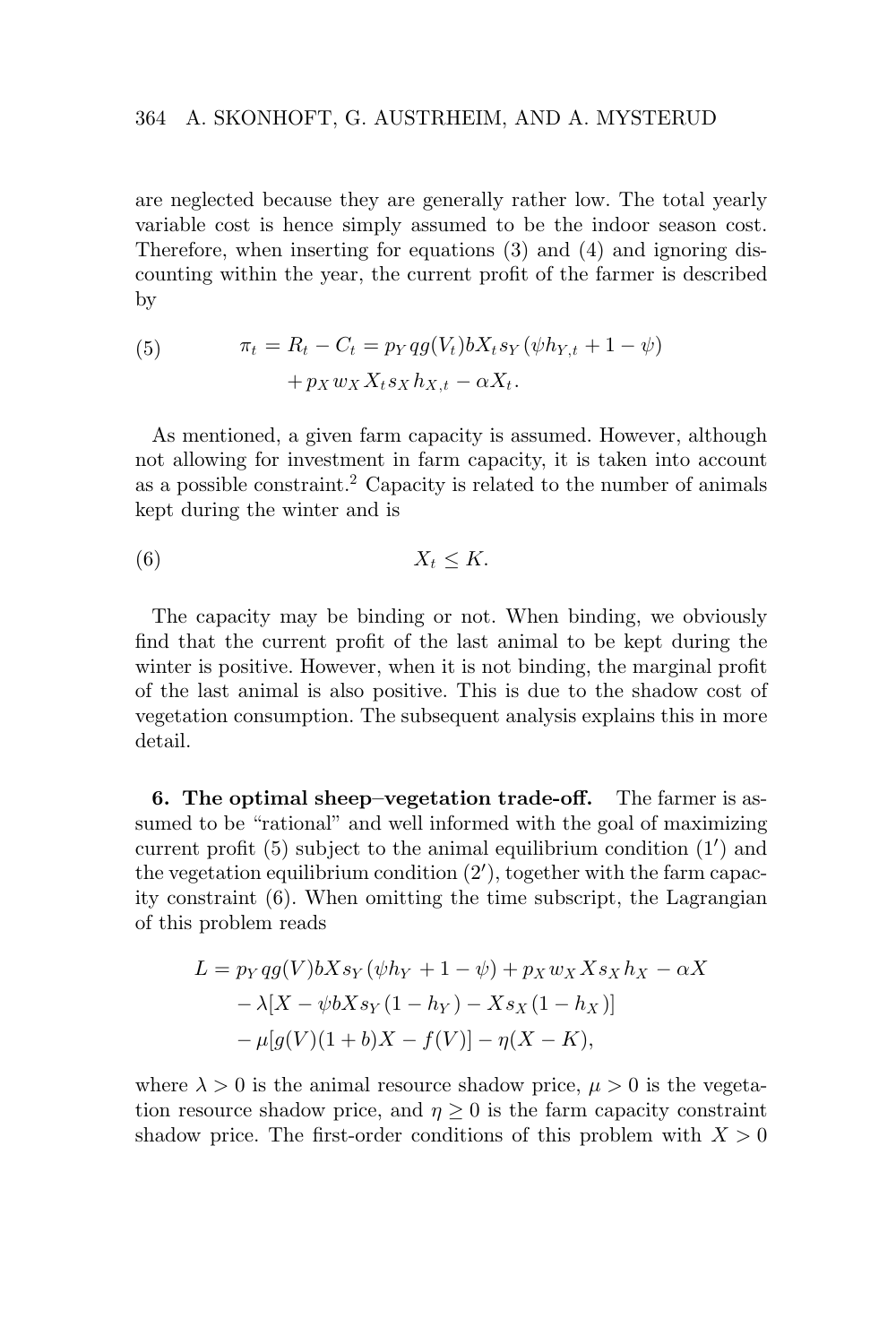and  $V > 0$  and both harvest mortalities below 1 (see above) are

(7) 
$$
\partial L/\partial h_Y = p_Y qg(V) - \lambda \leq 0; \quad 0 \leq h_Y < 1,
$$

(8) 
$$
\partial L/\partial h_X = p_X w_X - \lambda \leq 0; \quad 0 \leq h_X < 1,
$$

(9) 
$$
\partial L/\partial X = p_Y qg(V)bs_Y(\psi h_Y + 1 - \psi) + p_X w_X s_X h_X - \alpha - \mu g(V)(1 + b) - \eta = 0,
$$

and

(10)

$$
\frac{\partial L}{\partial V} = p_Y q g'(V) bX s_Y (\psi h_Y + 1 - \psi) + \mu[f'(V) - g'(V)(1 + b)X] = 0.
$$

The interpretation of control condition (7) is that lamb slaughtering should take place up to the point where the marginal meat income (NOK per animal) is equal to, or below, the animal resource shadow price. Following the Kuhn–Tucker theorem, it holds as an equation when the removal of this subpopulation is optimal. The adult control condition (8) has the same interpretation. The animal stock equation (9) states that the number of ewes (adult females) should be maintained so that the value of an additional animal on the margin equals the marginal cost of doing so plus the marginal grazing cost evaluated as the shadow price and the shadow price of the farm capacity constraint. Finally, the vegetation condition (10) states that the marginal benefit of more vegetation through higher lamb weight should equal its marginal cost given by the difference between marginal vegetation growth and marginal consumption, evaluated as its shadow price. Because the vegetation consumption curve is assumed to intersect with the natural growth function from below so that  $f'(V) - g'(V)(1 + b)$  $X < 0$  (see above), the condition for a stable vegetation equilibrium (for a given number of animals) implies a positive vegetation shadow price,  $\mu > 0$ . Therefore, as expected, the profit of adding one more animal to the stock (equation (9)) is always strictly positive in an optimal program,  $p_Y qg(V)bs_Y(\psi h_Y + 1 - \psi) + p_X w_X s_X h_X - \alpha > 0.$ 

One striking point of the solution of the model is that the control conditions (7) and (8) cannot generally be satisfied simultaneously as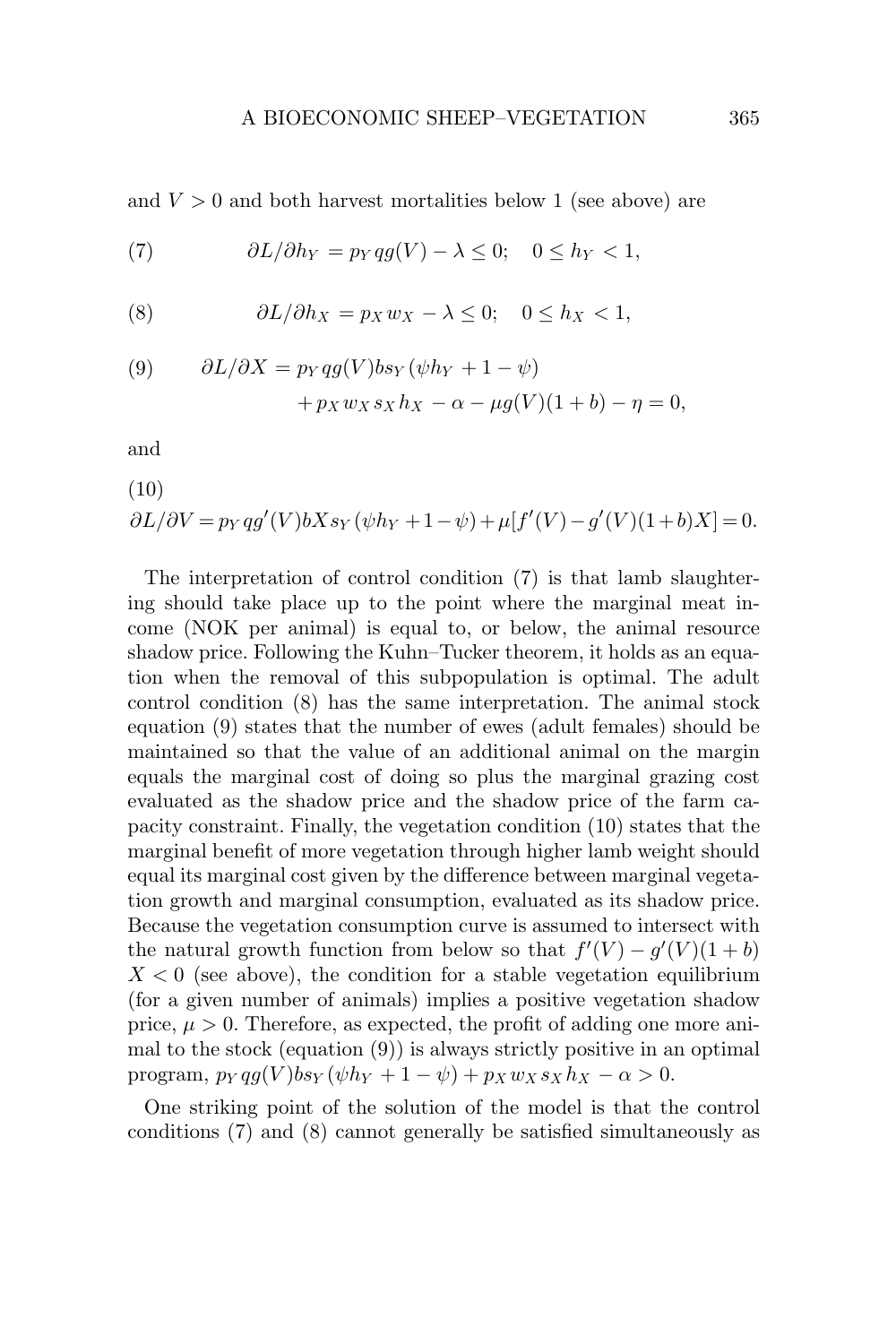equations. Because of demand conditions, the meat price (NOK per kg) is higher for lambs,  $p_Y > p_X$ . On the other hand, irrespective of the grazing conditions, the per-animal weight is higher for the ewes,  $w_X > qq(V)$ . However, the meat price difference dominates the weight difference, and the lamb slaughter price (NOK per animal) is above that of the ewe slaughter price.  $p_Y q_q(V) > p_X w_X$  is therefore assumed to hold for all possible vegetation quantities (more details in the numerical section). Consequently, and because the lamb equilibrium slaughtering mortality is below 1 (see Figure 2), condition (7) must hold as an equation while (8) holds as an inequality. Slaughtering only lambs is hence optimal, and the animal shadow price is given by  $\lambda^* = p_Y q g(V^*)$ (superscript "∗" indicates optimal values). A corollary of this result is that lamb slaughtering should take place at the highest level compatible with the sheep population equilibrium, cf. equation  $(1')$  and Figure 2.

An important result of this equilibrium stocking problem thus boils down to a simple principle, and single-stage slaughtering only results because the harvest benefit is linear in both harvest controls. This result has similarities with the well-known finding of Reed [1980], who studied the maximum sustainable yield problem of a fishery. On the other hand, the reason for slaughtering at the highest level compatible with ecological equilibrium follows from the lack of any densitydependent effects in the animal growth equation (1). The fact that there is an animal–vegetation interaction and that vegetation growth is density dependent does not affect this. At the same time, this means that the optimal slaughter rate, in contrast to the result in most bioeconomic models, depends on biological conditions (fertility and mortality) only. Therefore, the optimal equilibrium slaughtering rates are  $h_X^* = 0$ and  $h_Y^* = 1 - (1 - s_X)/\psi b s_Y$ . This is stated as

*Result 1.* Slaughtering is contingent upon the per-animal meat value only. Slaughtering only lambs is optimal, and this should take place at the highest level compatible with population equilibrium determined by (sheep) biological factors alone.

The stock conditions (9) and (10) are considered next, and we distinguish between two cases: a binding and nonbinding farm capacity constraint. Suppose first that the capacity constraint (6) is binding; that is,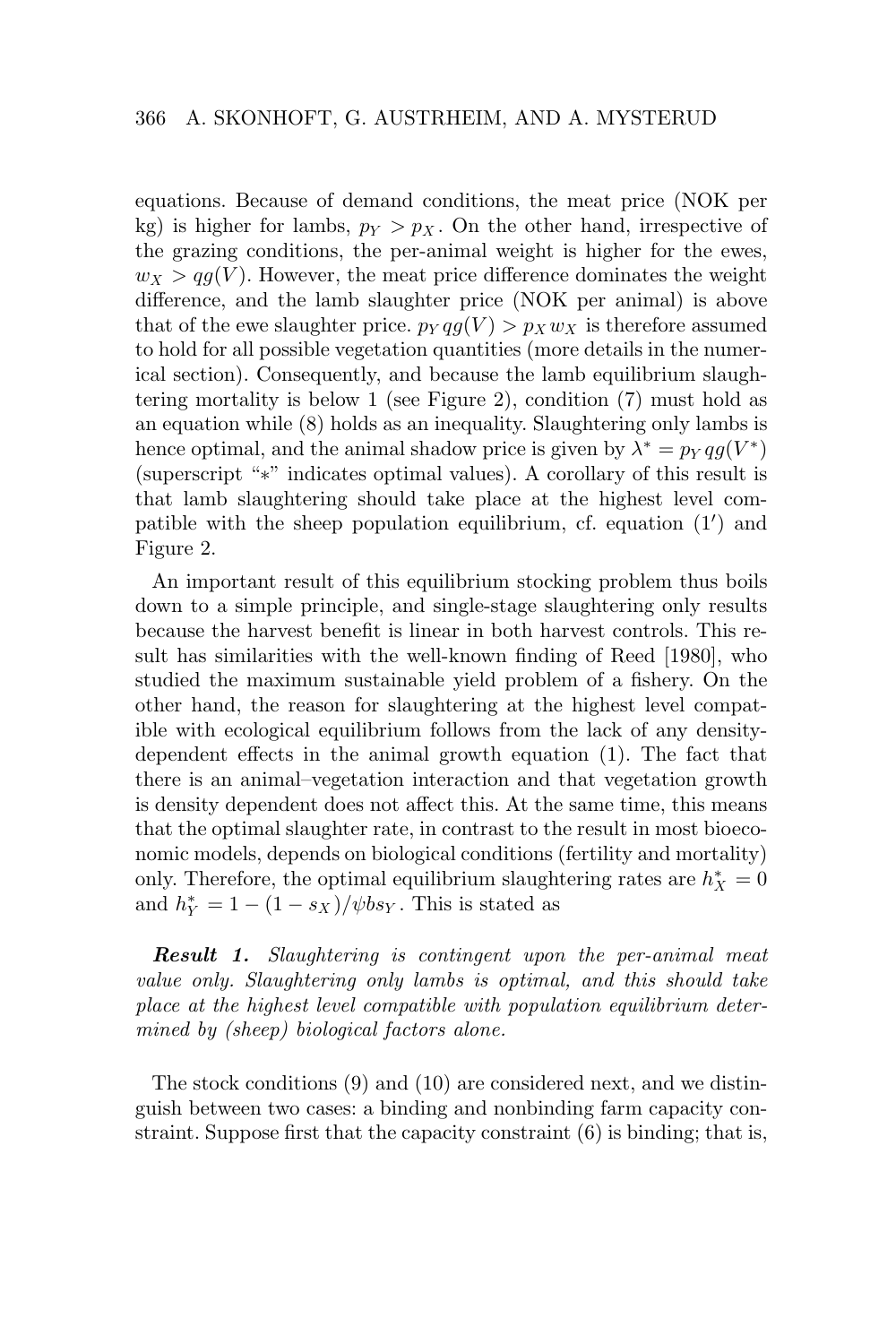$X^* = K$  and  $\eta^* > 0$ . This may intuitively occur if the capacity is small, the farm profitability is high (e.g., a high lamb meat price), or both (see also below). The vegetation utilization is then determined through the equilibrium condition (2'), which is  $f(V^*) = g(V^*)(1 + b)K$ . Therefore, neither economic factors nor sheep biological factors, except the fertility parameter b, influence the vegetation quantity  $V^*$ . Not surprisingly, a higher farm capacity, when binding, and more animals means reduced  $V^*$ .

The optimal number of animals removed, consisting of lambs only (female and male), is found through  $H^* = bX^*s_Y(\psi h_Y^* + 1 - \psi) +$  $X^*s_X h_X^* = K(bs_Y - (1 - s_X))$  and is determined by farm capacity and sheep biological factors alone, but where the sex composition plays no role. Furthermore, in this case when the farm capacity binds, the capacity directly determines the lamb slaughter weight through the vegetation equilibrium condition,  $w_Y^* = qg(V^*)$ . The sheep–vegetation trade-off is then straightforward as higher farm capacity and a larger number of animals reduce the equilibrium vegetation quantity and hence the per-animal slaughter weight. On the other hand, the capacity effect on farm output (in kg meat)  $w_Y^* H^* = qg(V^*)K(bs_Y - (1 - s_X))$ seems ambiguous. However, by taking the total differential,  $d(w_Y^* H^*) =$  $q[bs_Y - (1 - s_X)](g'KdV^* + gdK)$ , and then combining it with the differential of the vegetation equilibrium condition  $f'dV^* = (1 + b)$  $(g'KdV^* + gdK)$ , we find  $d(w_Y^*H^*) = q[bs_Y - (1 - s_X)][f'/(1 + b)]$  $dV^*$ . Therefore, higher capacity and hence lower vegetation quantity mean higher output if the vegetation consumption curve intersects the vegetation natural growth function on the right-hand side of its peak value,  $f' < 0$  and  $V^* > V^{msy}$ . In the opposite case, output and hence farm revenue  $R = p_Y qq(V^*)K(bs_Y - (1 - s_X))$  fall with a higher capacity K. Because the cost  $\alpha K$  at the same time increases, the farm profit clearly decreases as well. However, because higher farm capacity, if binding, implies higher profit following the logic of the optimization, it is evident that farm capacity cannot be binding in this last case. The optimal solution is therefore characterized by  $V^* > V^{msy}$ . This is stated as

*Result 2.* Higher farm capacity, when binding, reduces per-animal slaughter weight but increases farm output.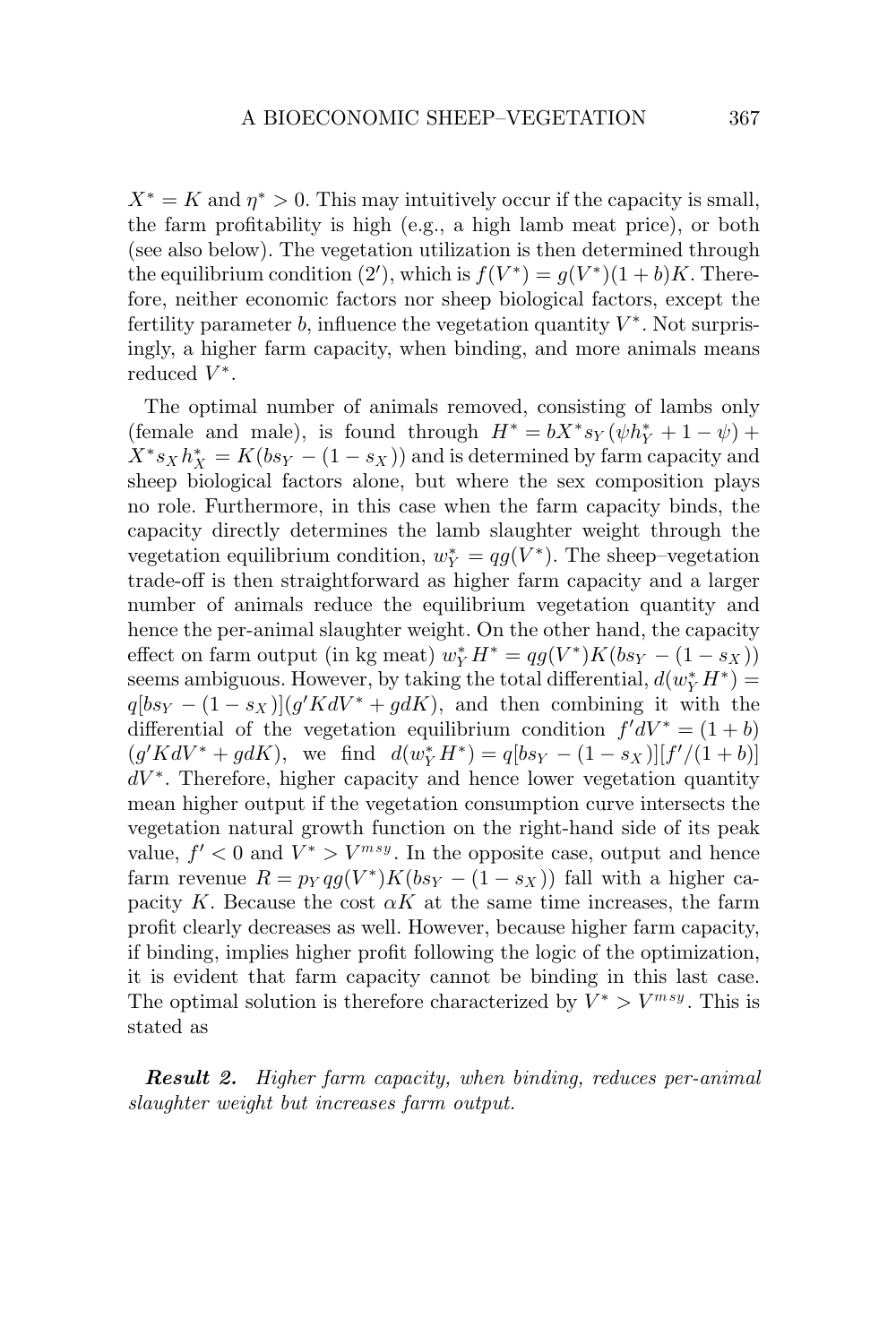We next consider the situation with high farm capacity, low profitability, or both so that capacity is no longer binding; that is,  $X^* < K$ and  $\eta^* = 0$ . The first-order condition (9), as already mentioned, indicates higher profit on the margin. The marginal animals hence also contribute to increased revenue and farm output. Therefore, as explained above, the stocking rate can never exceed one consistent with  $V^* \leq V^{msy}$ . If a vegetation quantity lower than  $V^{msy}$  is defined as "overgrazing" (but see Mysterud [2006]), we may state:

*Result 3.* Irrespective of ecological and economic conditions, it is never beneficial for the farmer to keep animal stock that overgraze the pasture.

This result, which is similar to the maximum sustainable economic yield policy of a fishery (e.g., Clark [1990]), can also be demonstrated as follows. If we first insert the optimal slaughter rates  $h_X^* = 0$  and  $h_Y^* = 1 - (1 - s_X)/\psi b s_Y$  into the profit function (5), the result is  $\pi = p_Y q [bs_Y - (1 - s_X)] q(V) X - \alpha X$ . Replacing X with the vegetation equilibrium condition  $(2')$  and differentiating, we next find after some small rearrangements  $d\pi/dV = [1/(1+b)]\{p_{Y}q[bs_{Y} - (1-s_{X})]$  $f' - (\alpha/g^2)(f'g - fg')$ .  $d\pi/dV = 0$  is then characterized by  $\{p_Y q\}$  $[bs_Y - (1 - s_X)]g(V^*) - \alpha f'(V^*)g(V^*) = -\alpha f(V^*)g'(V^*)$ . Because the left-hand side is positive and  $g'(V) > 0$ , this condition holds only when  $f'(V^*) < 0$  or  $V^* > V^{msy}$ . Therefore, as stated above, a stocking rate that overgrazes the pasture is not economically beneficial for the farmer. For the specific vegetation natural growth function  $f(V) = rV(1 - V/Q)$  (see above),  $V^* > V^{msy} = Q/2$  thus indicates the optimal vegetation condition. Overgrazing according to this growth function is then synonymous with  $V \n\t\leq Q/2$ .<sup>3</sup>

We may also expect to find  $\partial V^*/\partial \alpha > 0$ , or equivalently,  $\partial V^*/\partial \alpha > 0$  $\partial p_Y < 0$ . Not surprisingly, it can be shown that these results hold because of the second order condition for a maximum.<sup>4</sup> As  $\partial V^*/\partial p_Y < 0$ implies  $\partial X^*/\partial p_Y > 0$  through the vegetation equilibrium condition  $(2')$ , we may also state

**Result 4.** A higher slaughter price yields a larger flock size and lower vegetation quantity.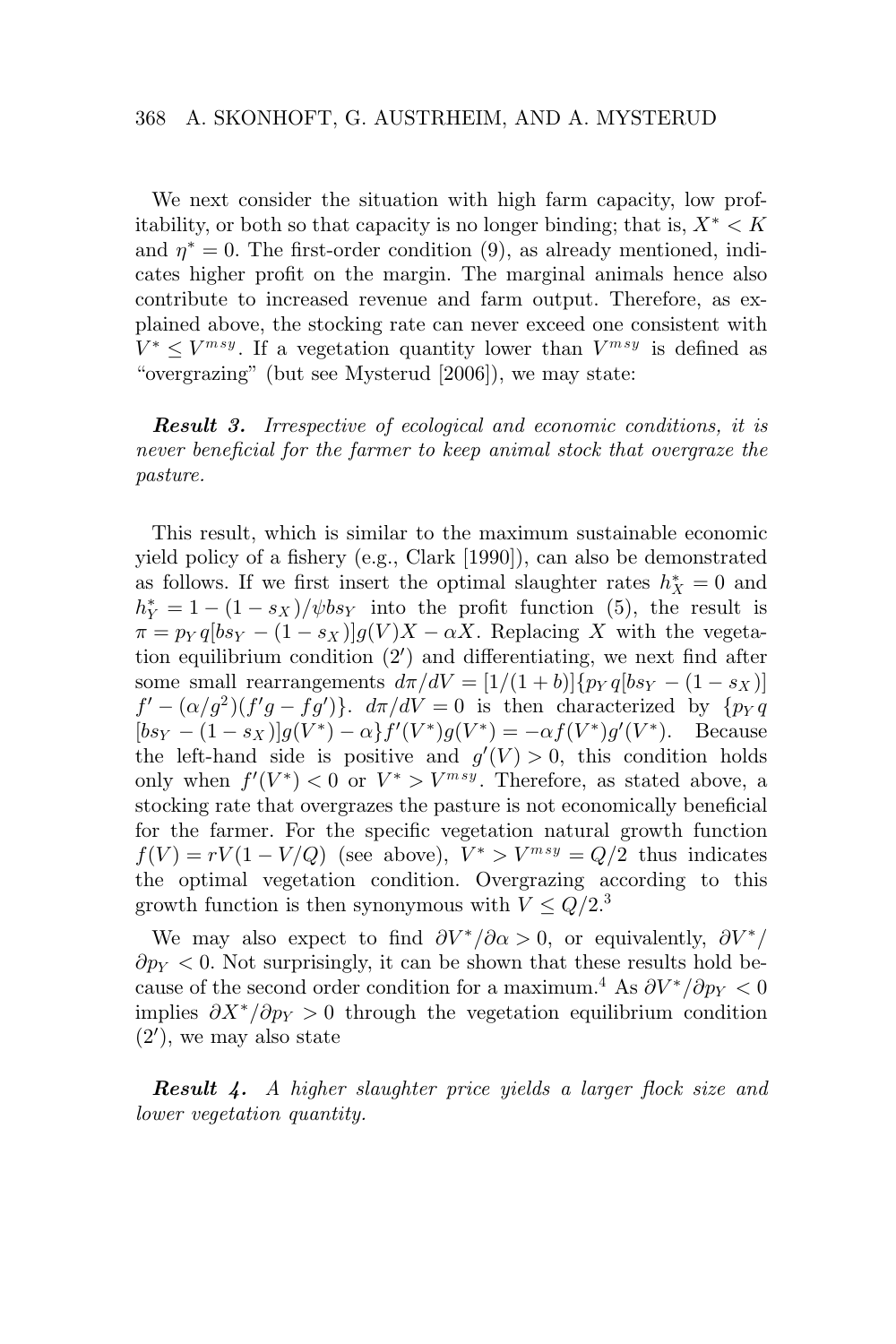This result contrasts with standard bioeconomic harvesting theory (Clark [1990]). The working of the price effect here is, however, different from the standard model as there is no stock-dependent harvesting, or slaughter, cost included. Therefore, a higher price  $p<sub>Y</sub>$  simply means that it becomes less expensive to keep animals during the indoor feeding season, which motivates the farmer to increase the number of animals. Because the fraction of animals slaughtered  $h_Y^*$  is determined by biological factors alone, we also find that it is beneficial for the farmer to increase the number of animals slaughtered and increase the farm output (in kg) for a higher lamb meat price. As more animals are added and greater pasture utilization means a lower per animal slaughter weight (see above), increased meat supply is hence met through a higher rate of removal of animals dominating the reduced per-animal (lamb) slaughter weight.

When  $\alpha$  becomes small and negligible, it is also seen from the above condition of  $d\pi/dV = 0$  that profit maximization implies  $f'(V^*) = 0$ and  $V^* = V^{msy}$ . Our specific vegetation natural growth function,  $V^* = Q/2$ , inserted into the vegetation equilibrium condition  $(2')$  $rV(1 - V/Q) = [kV/(V + c)](1 + b)X$  yields  $X^* = r(Q + 2c)/4k(1 +$ b). Therefore, for these specific functional forms, this is the highest possible stocking rate under the present assumption of a well-informed, profit-maximizing farmer. Note that no economic parameters are included here, and the fertility parameter  $b$  is the only sheep biological parameter included.

It may also be of interest to assess how vegetation productivity affects the stocking decision and pasture utilization. With our specification of the vegetation natural growth function,  $f(V) = rV(1 - V/Q)$ , the intrinsic growth rate parameter  $r$  steers productivity. For this specific functional form, however, we find that it does not influence optimal vegetation utilization. This is observed by studying the above expres- $\sin d\pi/dV = [1/(1+b)]\{p_Y q[bs_Y - (1-s_X)]f' - (\alpha/g^2)(f'g - fg')\},\,$ where r is omitted when characterizing  $d\pi/dV = 0$  because both  $f'$ and f include this productivity parameter as a multiplicative term. On the other hand, through the vegetation equilibrium condition  $f(V^*) =$  $g(V^*)(1+b)X^*$ , or  $rV^*(1-V^*/Q) = [(k/(V^*+c)](1+b)X^*$ , we find that higher productivity yields more animals. Therefore, again following the logic of our rational and well-informed farmer, different pasture productivity ceteris paribus translates into unchanged pasture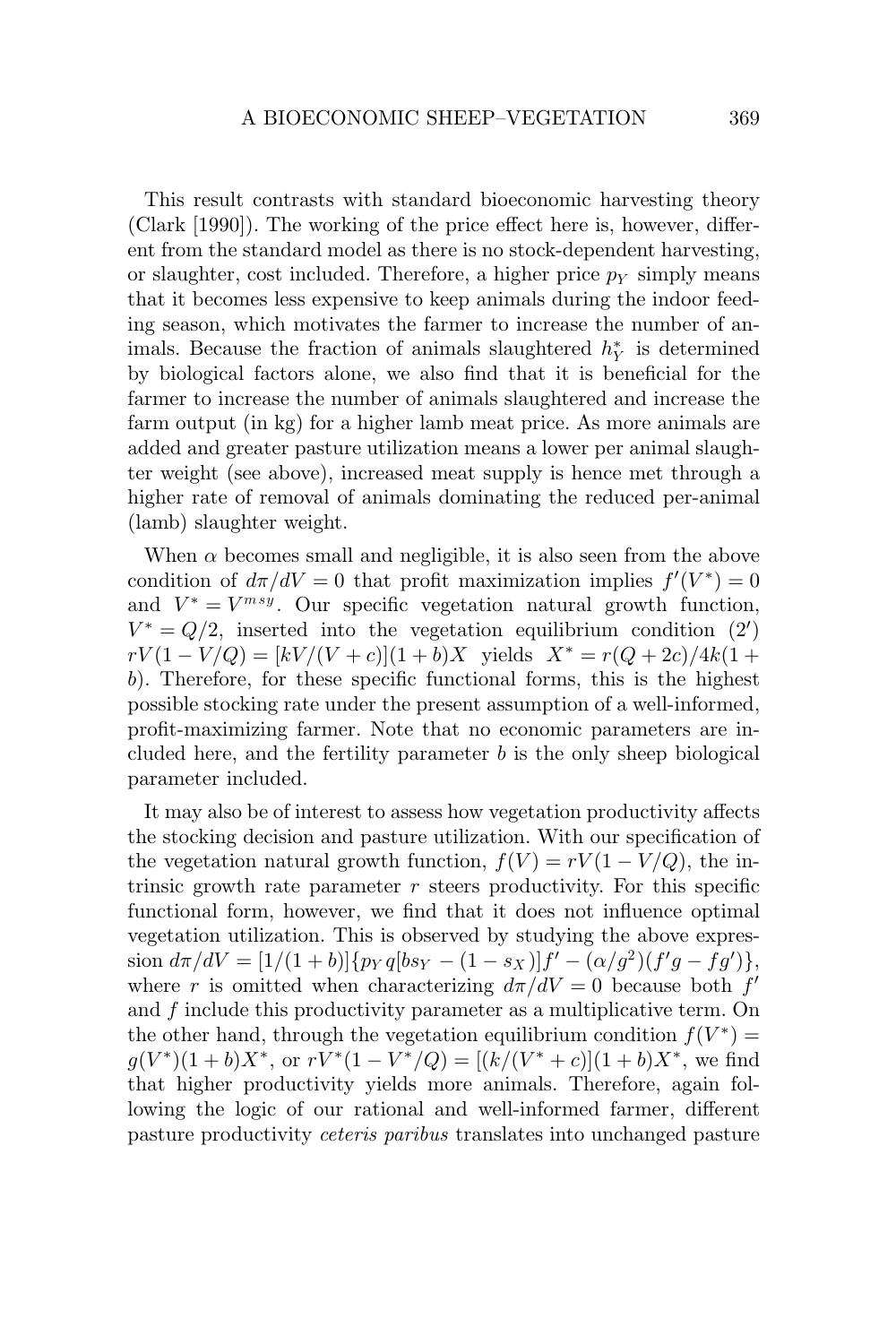utilization but different farm sizes in number of animals. This is stated as:

*Result 5.* With higher vegetation productivity, it is beneficial for the farmer to keep more animals when the farm capacity constraint is not binding. When the natural growth of vegetation is described by a logistic growth function, higher vegetation productivity does not influence optimal pasture utilization.

The above and other results can be confirmed more directly by inserting the specific functional forms of the vegetation consumption curve and the natural growth function into the above expression,  $d\pi/dV = 0$ . When solving for vegetation quantity, we find  $V^* =$  $(Q/2) \frac{p_Y q_k [bs_Y - (1-s_X)] - \alpha (1-c/Q)}{p_Y q_k [bs_Y - (1-s_X)] - \alpha}$ . Next, inserting the vegetation equilibrium condition  $(2')$ , it is possible to find an explicit expression for the sheep stocking rate as well.

# **7. Numerical illustration**

**7.1. Data.** To shed some further light on the above analysis, the model is illustrated numerically, applying the above-specified vegetation natural growth function and animal consumption curve. Only simulations in which the farm capacity is not binding are reported. We consider a rather large farm (cf. introductory section) located in an area with relatively high vegetation productivity. The baseline parameter values, in which sheep biological data and economic values are related to Norwegian conditions, are shown in Table A1 (Appendix). The sheep biological data are based on a large set of observations, whereas we lack reliable data for the vegetation parameter values. However, these last values are calibrated such that the ewe weight in our model, as in reality, is always higher than that of lambs, and the animal slaughter value in the model, as in reality, is always higher for lambs (see Appendix).

The size of the farm is scaled by the vegetation carrying capacity Q. With  $Q = 500$  (tons of vegetation biomass), we find  $V^{msy} = Q/2 =$ 250. Accordingly, for the baseline parameter values (Table A1), the highest possible stocking rate (and winter population size) is  $X^* =$  $r(Q + 2c)/4k(1 + b) = 108$  (ewes). We contrast this farm with a larger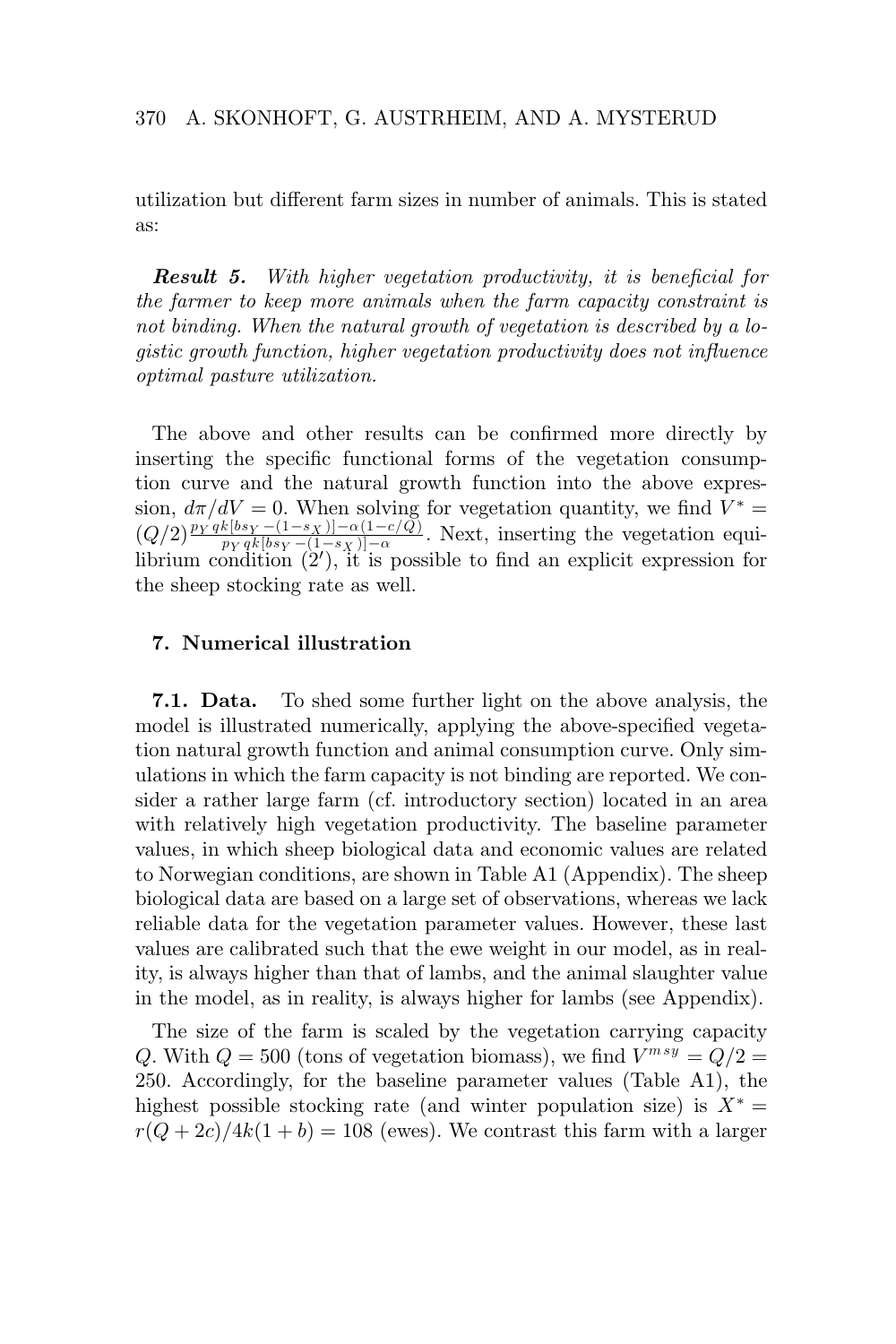TABLE 1.  $X^*$  stocking rate (number of ewes),  $V^*$  vegetation (tons),  $H^*$ slaughter (number of lambs),  $w_{Y}^{*}$  slaughter weight (kg/animal), and  $\pi^{*}$  profit (in NOK). Farm capacity not binding.

|                                                                     |     |        | $X^*$ $V^*$ $H^*$ $w_Y^*$ | $\pi^*$                  |
|---------------------------------------------------------------------|-----|--------|---------------------------|--------------------------|
| Baseline                                                            |     |        |                           | 102 278 135 23.1 106,400 |
| $50\%$ price increase $(p_Y = 75)$                                  |     |        |                           | 104 267 140 22.5 185,200 |
| $50\%$ cost increase ( $\alpha = 750$ )                             | 96. | -296   |                           | 129 23.8 81,700          |
| 33\% reduction vegetation productivity<br>$(r = 0.33)$              |     | 67 278 | 90 22.9                   | 70,200                   |
| 30% increase carrying capacity $(Q = 650)$ 118 352 158 25.9 146,400 |     |        |                           |                          |

one, with a higher fixed carrying capacity, as well as with one located in an area with lower vegetation productivity, captured by a different intrinsic vegetation growth rate. We also study the effects of changes in prices, costs, and sheep biological factors.

**7.2. Results.** In the results (Table 1), the lamb-harvesting rate (fraction) is always  $h_Y^* = 0.93$ , determined by (sheep) biological parameters alone (Result 1). In the baseline scenario (row one), the optimal ewe flock size is 102 animals (ewes). The lamb slaughter weight is slightly above 23 (kg) and the number of animals slaughtered (lambs) is 135. The vegetation quantity is 278 (tons), somewhat above that of the maximum sustainable yield value  $V^{m} = 250$ . The lamb value (NOK per lamb) becomes  $p_Y w_Y^* = p_Y q g(V^*) = 1,153$  compared with the ewe fixed value of  $p_X w_X = 3530 = 1,050$  (Table A1, Appendix).

When the slaughter price rises while all other parameters remain fixed (Table 1, row 2), the stocking rate increases while the vegetation quantity falls (Result 4). Increased indoor feeding cost (line 3) works in the opposite manner. The numerical simulations also confirm (not shown in the table) that the hypothetical case of small and negligible costs yields a stocking rate consistent with the highest possible vegetation natural growth (Result 3). The effects of changing sheep biological factors are studied as well, and higher fertility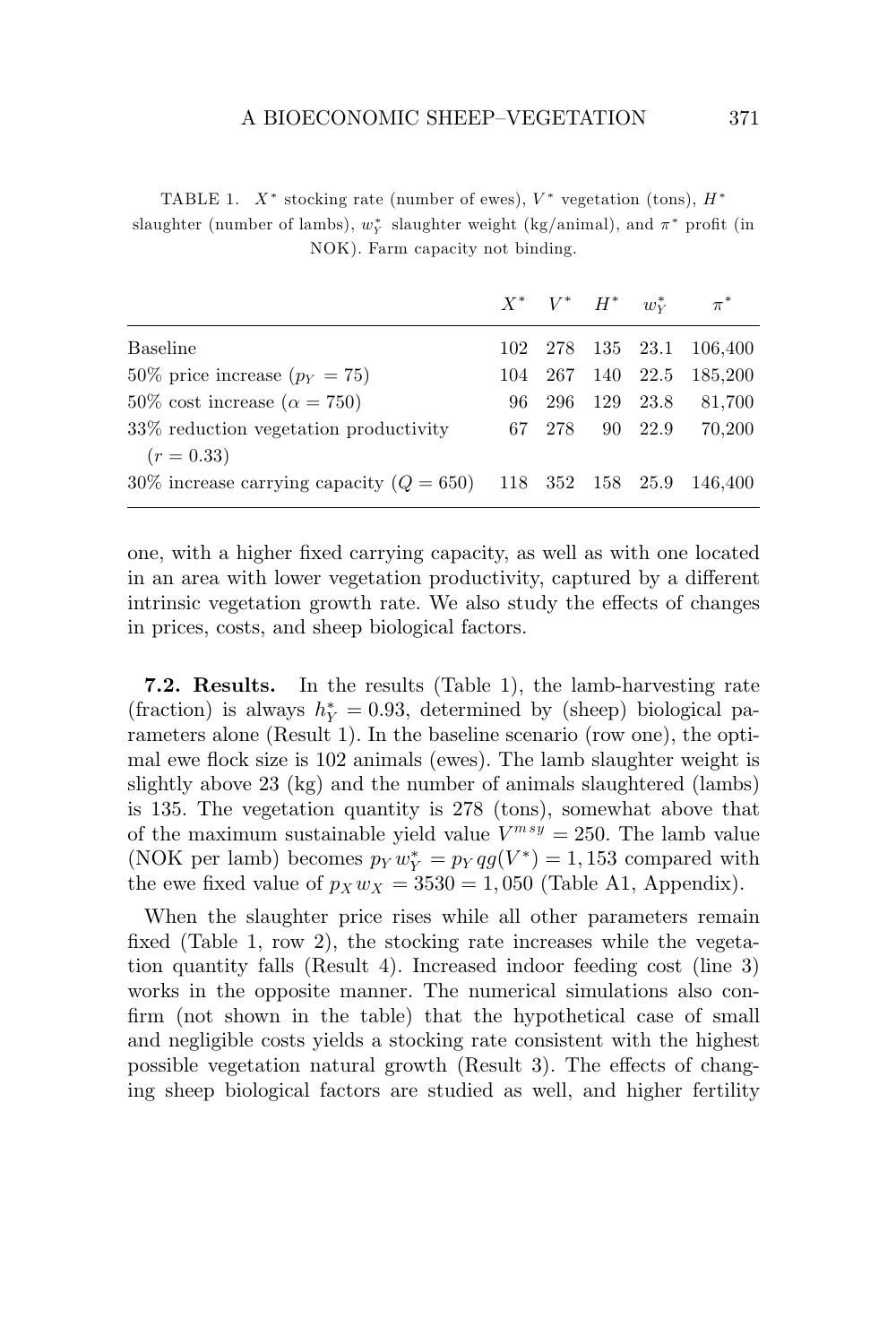and reduced mortality increase the lamb harvest rate and number of animals slaughtered while the size of the optimal flock decreases (not reported).

Table 1 (row 4) also illustrates the effects of a shift in the vegetation productivity (intrinsic growth rate) parameter. The stocking rate  $X^*$  becomes lower when the vegetation productivity falls, while the vegetation quantity stays unchanged compared with the baseline scenario (Result 5). For the given specific functional forms, we also find that the stocking rate increases linearly with increasing vegetation productivity. This is recognized by writing the vegetation equilibrium condition as  $X^* = [(V^* + c)(1 - V^*/Q)/k(1 + b)]r$ (see Section 5), which for the baseline parameter values (except  $r$ ) yields  $X^* = [(278 + 300)(1 - 278/500)/0.50(1 + 1.53)]r = 202.9r$  (animals). Accordingly, we find  $X^* = 67$  when  $r = 0.33$  while the baseline value  $r = 0.50$  yields  $X^* = 102$  (first row of Table 1). The effects of a larger carrying capacity, indicating a larger farm size, are shown in the last row of the table. As expected, the optimal vegetation utilization increases significantly. Therefore, we also find a substantially higher lamb slaughter weight. Because a higher number of animals are slaughtered (lambs), profit also increases significantly.

A striking point of these calculations is the modest changes in stocking rate, number of animals slaughtered, and vegetation utilization because of shifting economic conditions. This picture is confirmed when other economic parameter values are applied. Therefore, price and cost variations more or less spill over to profitability changes only (last column of Table 1). This indicates that the profit function  $\pi^* = p_Y q[bs_Y - (1 - s_X)]g(V^*)X^* - \alpha X^*$  (Section 6, above) is only weakly nonlinear (at least in the actual range of parameter values) in  $p_Y$  and  $\alpha$ . Figure 4 demonstrates this aspect of our model in another way; profit is depicted for different stocking values under the baseline parameter scenario. The optimal ewe stocking value is  $X^* = 102$ (see also Table 1), but the figure demonstrates a rather flat profitability curve in the neighborhood of this optimum. For example, a figure of 90 animals instead of the optimal 102 reduces the profit from (NOK) 106,400 (Table 1) to just 103,200 (left-hand scale). At the same time, the number of animals slaughtered changes from 135 to 121. This animal output reduction is thus counterbalanced by a higher, albeit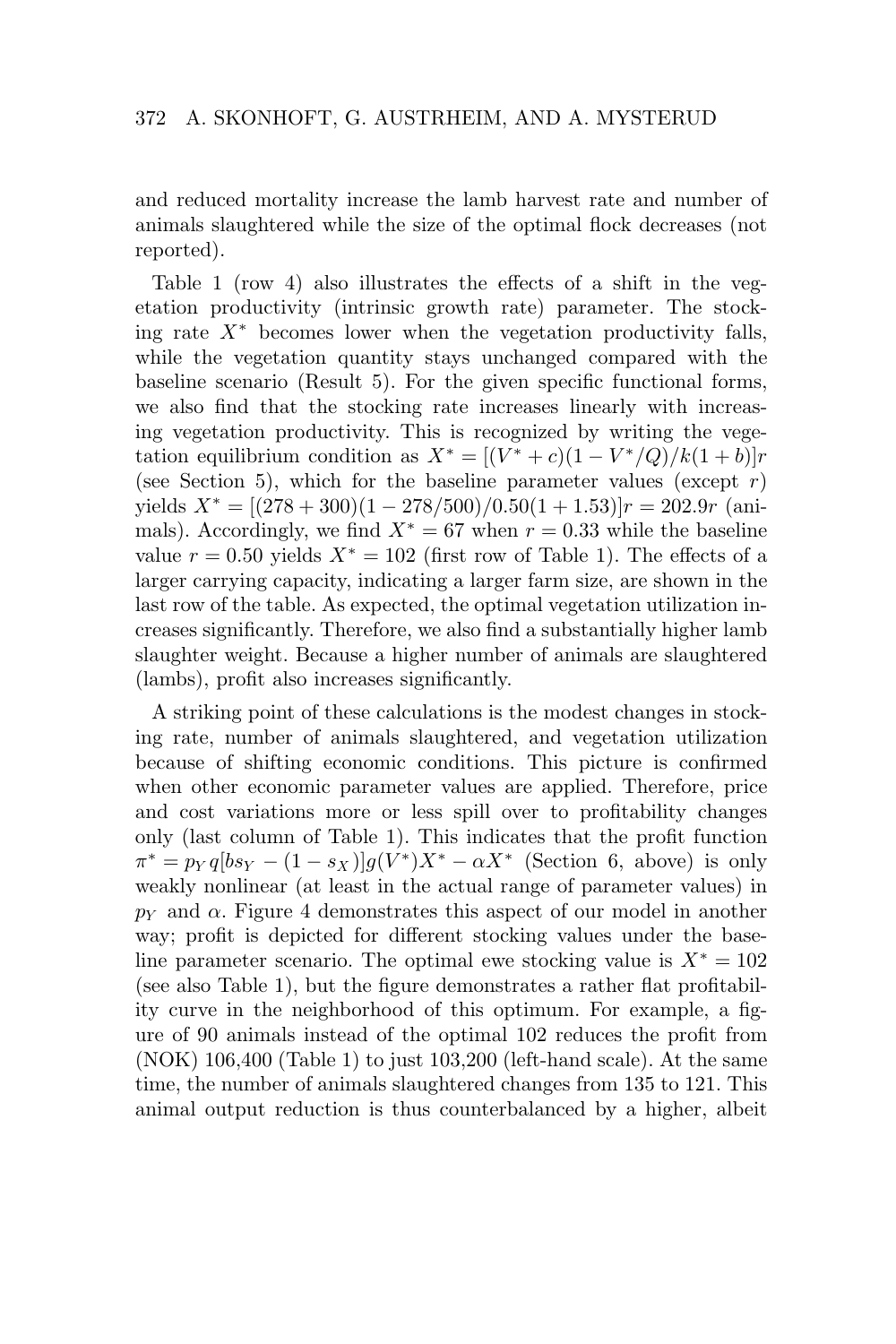

FIGURE 4. Variations in stocking rate. Baseline parameter values. Profitability (left-hand scale) and per-lamb productivity (right-hand scale).

quite modest, per-animal (lamb) slaughter weight (right-hand scale of Figure 4).

Figure 4 illustrates at the same time the basic sheep–vegetation trade-off taking place in our ecological–economic system without a binding farm capacity and when the slaughtering policy is fixed according to the difference in per-animal value. For an initial low stocking rate, expansion and more animals added is beneficial for the farmer as increased production in number of animals slaughtered (lambs) more than outweighs reduced productivity in weight per slaughtered animal, together with additional winter fodder costs. However, when farm size is expanded further above the optimal stocking rate, reduced vegetation quantity translates into a lower weight per slaughtered animal and higher winter fodder costs, which dominates the additional income gain from the larger number of animals slaughtered.

**8. Concluding remarks.** This paper has analyzed the economics of sheep farming in a two-stage model of lambs and adult females (ewes). The analysis is at the farm level in a Nordic context with a crucial distinction between the outdoor grazing season and the winter indoor feeding season, and where a Noy-Meir [1975] type model describes the animal–vegetation interaction. The farmer is assumed to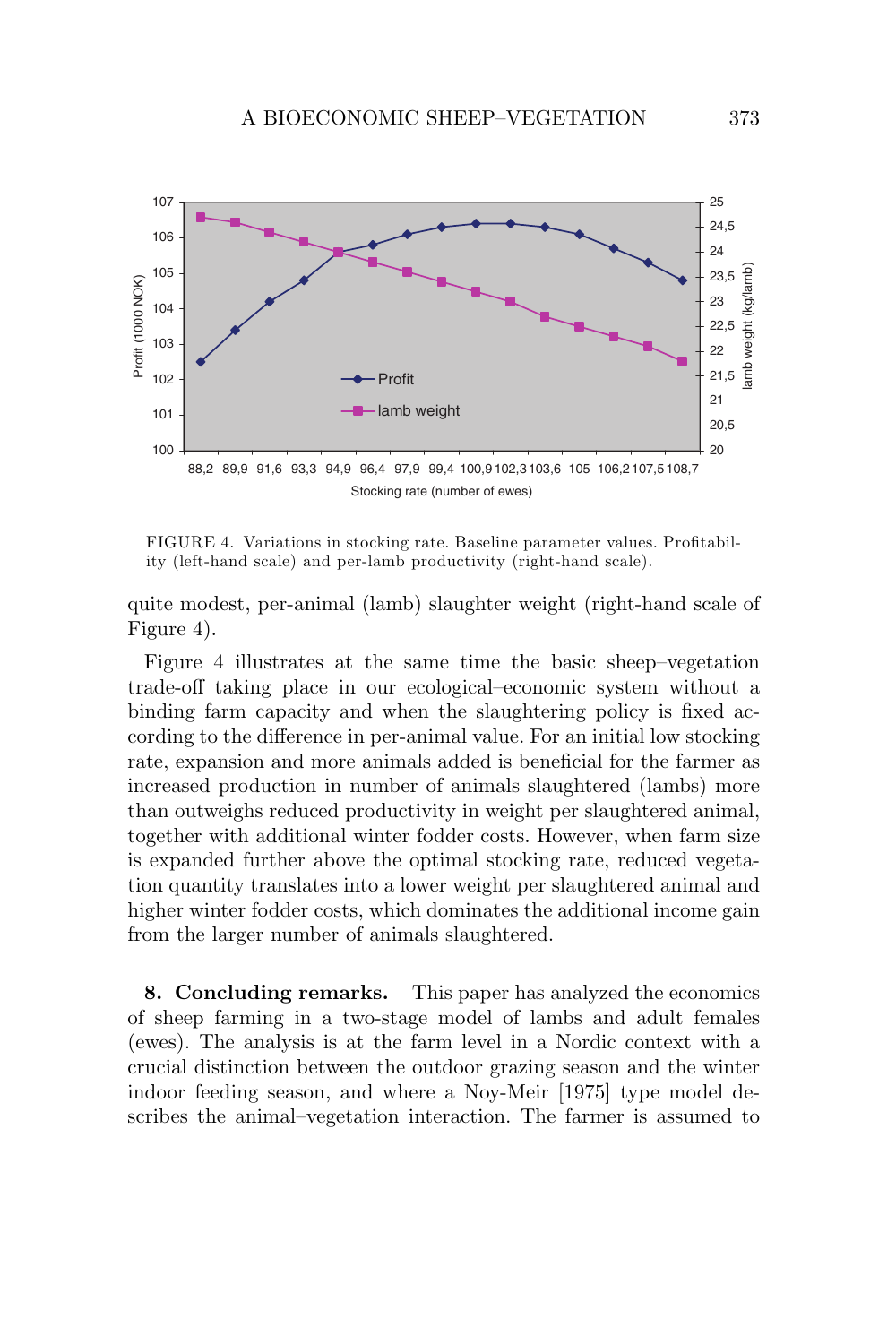be "rational" and well-informed, and aims to find the level of animal slaughter that maximizes profit, the accompanying number of summer grazing animals, and the number of animals to be kept indoors during the winter. This problem is analyzed as an equilibrium-harvesting problem with zero vegetation and animal growth.

In this two-stage model of lambs and ewes, the harvesting decision is shaped by economic factors alone. For the given price and market conditions whereby the value of lambs is higher than that of ewes, lambonly slaughtering at the highest possible level is the optimal strategy. On the other hand, the optimal lamb slaughter fraction is determined by sheep biological factors alone. The reason for this sharp distinction between the effects of economic and biological forces is the lack of any density-dependent factors regulating sheep population growth. In contrast, and in line with standard bioeconomic harvesting theory, biological and economic factors jointly determine optimal flock size and vegetation utilization. Our stocking problem is analyzed with binding and nonbinding farm capacity constraints. In the last case, as explained, the basic trade-off mechanism is that with an initial low stocking rate, additional expansion and animals are beneficial for increased production. Number of animals slaughtered more than outweighs reduced productivity in weight per slaughtered animal (lambs). At the optimum level, the marginal meat income should equal the marginal cost of keeping the stock plus the user cost of the pasture vegetation, evaluated by its shadow price.

The numerical illustrations indicate that shifting economic conditions for the farmer have small effects on the stocking rate and vegetation utilization. Such shifts, at least within the actual range of parameter values, spill over to changing farm profitability. On the other hand, we find vegetation productivity to have crucial allocation effects. For example, when comparing two equally sized farms located in areas with differing productivity, the farmer that benefits from high productivity will find it rewarding to keep a significantly higher stocking rate than the other one. The high productivity farmer will receive substantially higher economic benefits as well. The optimal sheep farming decision may hence be more sensitive to changes in pasture quality and productivity than changes in economic conditions.

Meat production alone is included in our study because this accounts for most of the income of the Nordic sheep farmer. The remainder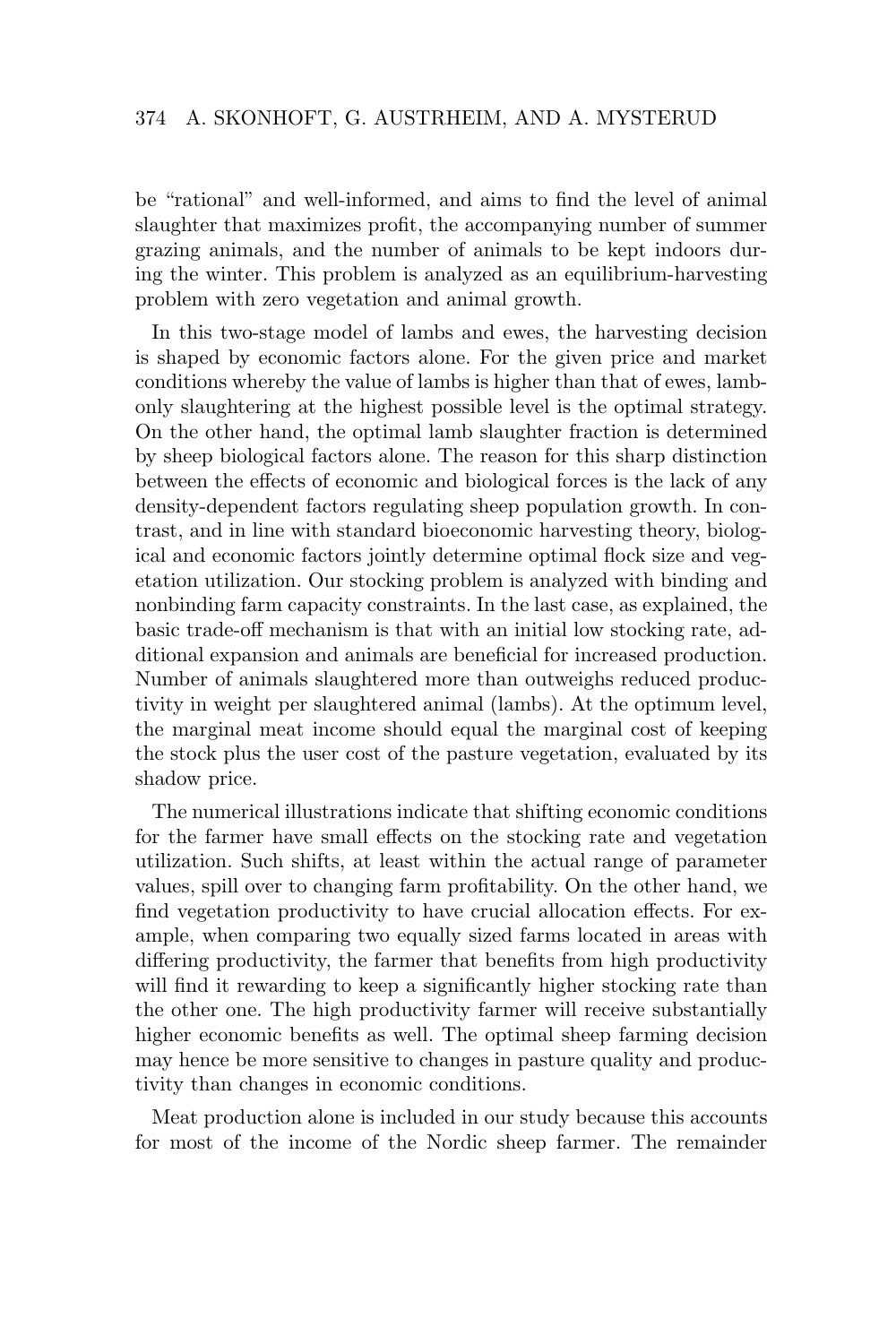comes from wool. When also adding the wool value, however, we find that the slaughtering decision is the same as that without wool. On the other hand, including the wool value generally influences the optimal stocking decision and the optimal number of animals to be kept during the winter. For this reason, pasture utilization is also affected. During the grazing period, sheep in Scandinavia may be vulnerable to predation from four large predators: bears, wolverines, wolves, and lynxes. Considering predation would not change the slaughtering decision, but the optimal flock size would be lower (Skonhoft [2008]). Adding more stages of the sheep population, with natural mortality and fertility generally differing among the stages (Mysterud et al. [2002]), may also increase the realism of the analysis. However, such an extension would not change the principal application of our model because differences in the per-animal economic value, not natural mortality and fertility, determine the optimal slaughtering decision of the farmer. Therefore, Result 1 and lamb-only slaughtering still hold when the per-animal slaughter value is highest for the lambs. The basic sheep–vegetation trade-off taking place in our system and depicted in Figure 4 would also be left more or less unchanged.

Only equilibrium harvesting is analyzed in this paper. If the optimal equilibrium stock size is not realized because of shifting economic, ecological, or other conditions, it raises the question of how the farmer should adjust slaughtering to reach equilibrium. If the farm is initially below the optimal stocking rate, slaughtering below the equilibrium lamb slaughter rate should occur temporarily. Because of the high animal growth potential, however, this adjustment period will typically be short, possibly only one year. For example, following the animal growth equation (1), we find that the ewe number increases by more than 60% within 1 year without slaughtering (cf. parameter values in Table A1). On the other hand, if the stocking level is initially too high relative to the vegetation resources, some ewe harvesting, in addition to slaughtering all the lambs, should possibly be included if the farmer aims to adjust to the optimal equilibrium as rapidly as possible. Although it is quite simple to find harvesting policies leading to an equilibrium when initially outside it, it is more difficult to find optimal transitional paths leading toward an equilibrium, or steady state. To find such paths, a complete dynamic analysis of our farm problem is required.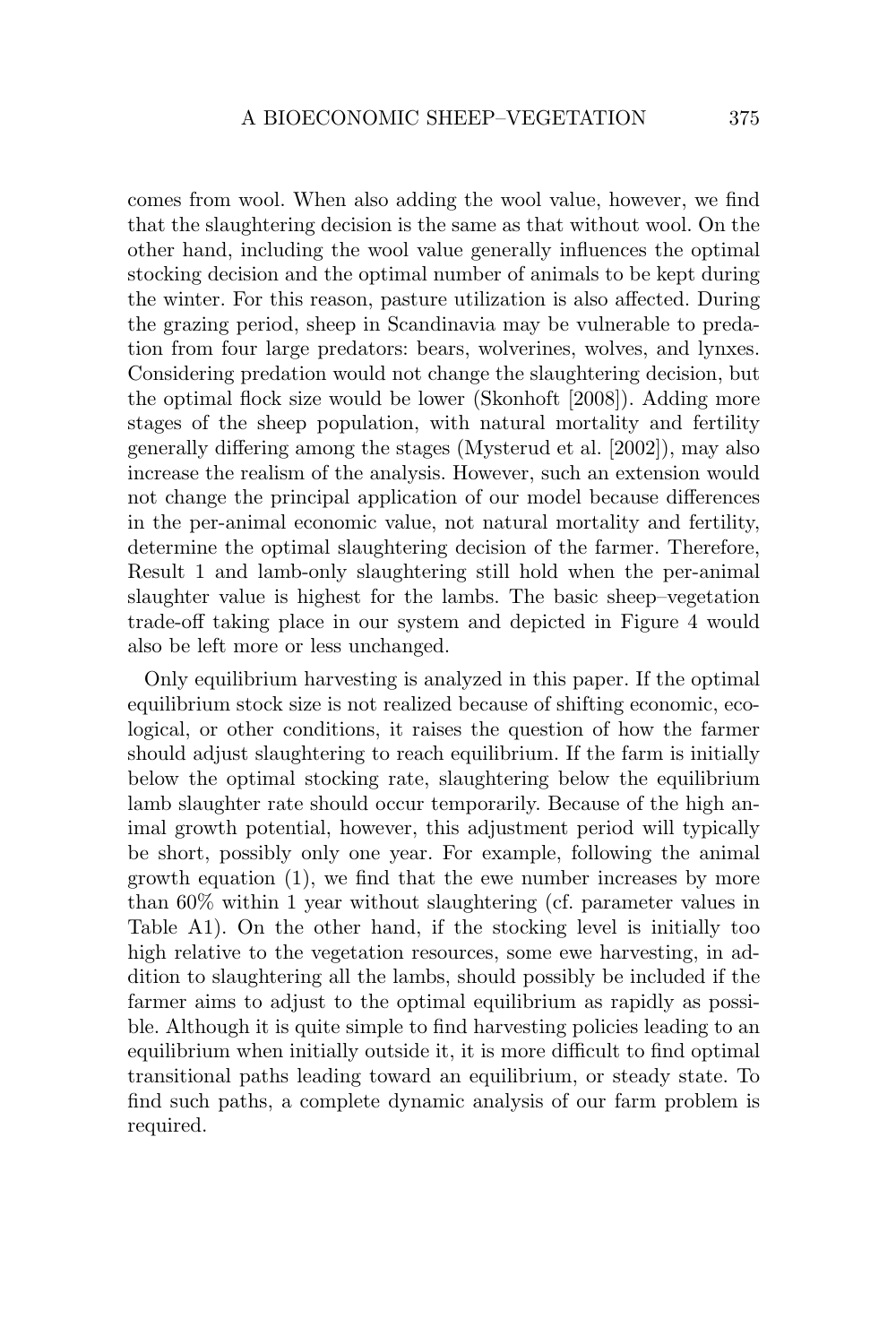| Parameter        | Parameter description                                      | Value                                         |
|------------------|------------------------------------------------------------|-----------------------------------------------|
| $S_{Y}$          | Natural survival fraction lambs                            | 0.91                                          |
| $S_X$            | Natural survival fraction ewes                             | 0.95                                          |
| b                | Fertility rate                                             | $1.53$ (lamb/ewe)                             |
| $\psi$           | proportion of female lambs                                 | 0.50                                          |
| $w_X$            | Adult (ewes) slaughter weight                              | $30 \; (\text{kg/animal})$                    |
| q                | Biomass translation parameter                              | 96 (kg meat/ton vegetation<br>biomass)        |
| $\boldsymbol{r}$ | Intrinsic vegetation growth rate<br>(pasture productivity) | 0.50                                          |
| Q                | Vegetation carrying capacity                               | 500 (tons of vegetation<br>biomass)           |
| $\boldsymbol{k}$ | Vegetation saturation parameter                            | $0.50$ (tons of vegetation<br>biomass/animal) |
| $\mathfrak{c}$   | Shape animal consumption<br>parameter                      | 300 (tons of vegetation<br>biomass)           |
| $p_X$            | Adult (ewe) slaughter price                                | $35 \text{ (NOK/kg)}$                         |
| $p_Y$            | Lamb slaughter price                                       | $50 \text{ (NOK/kg)}$                         |
| $\alpha$         | Marginal cost, winter                                      | $500$ (NOK/animal)                            |

APPENDIX TABLE A1. Baseline ecological and economic parameter values.

Note: Exchange rate: 1 Euro = 8.70 NOK (Sept. 2009).

# APPENDIX

**Data and parameter values.** Aunsmo [1998], Nersten et al. [2003], and Asheim [2007] provide economic data. Prices and costs are in 2003 values. The sheep biological baseline parameter values are based on Mysterud et al. [2002] and Aunsmo [1998]. As a background for the vegetation growth values, there are some studies indicating the amount of fodder production. However, alpine pastures are heterogeneous, and estimations of fodder production from two alpine ranges in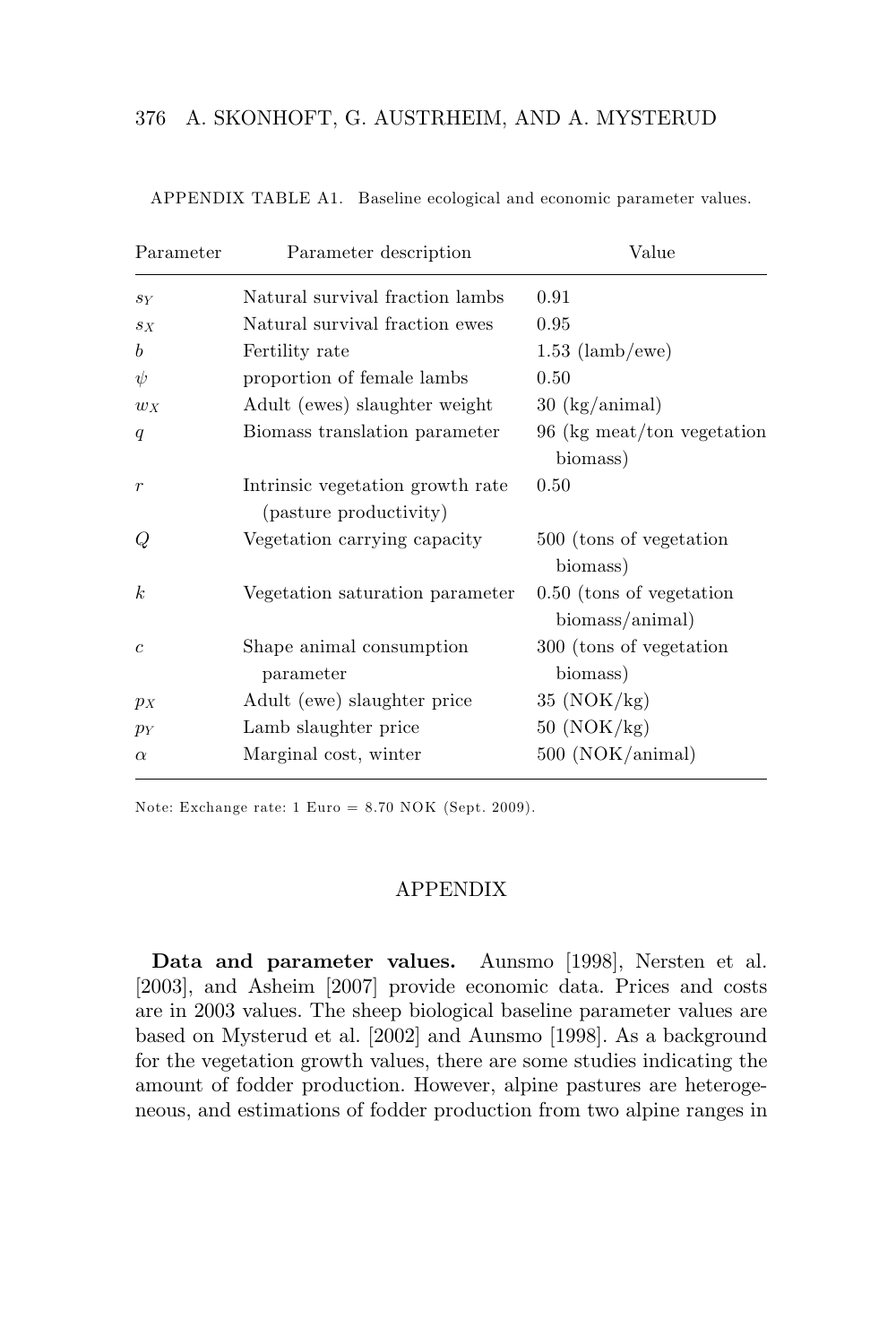Norway (Setesdalsheiene and Hardangervidda) show large variations. Vegetation types with a limited biomass production dominate. There are also meadows that produce a large amount of fodder of very high quality. However, the meadows cover only a small proportion of these areas (Austrheim et al. [2008a]). The vegetation consumption values build on detailed animal food intake data but are also calibrated based on weight and price data. This is also true for the vegetation growth values. First, the ewe slaughter weight is assumed to dominate the lamb weight for all vegetation quantities,  $w_X > w_Y = qq(V)$ . With Q as the vegetation carrying capacity, we simply assume  $w_X = qq(V = Q)$ . For the specific functional form  $q(V) = kV/(V + c)$ , this yields

$$
(a1) \t\t w_X = qkQ/(Q+c).
$$

Next, the lamb slaughter price is higher than the ewe slaughter price,  $p_Y qq(V) > p_X w_X$ . Following the equilibrium optimization model (main text, Section 5), the lowest possible vegetation quantity is  $V^{msy} = Q/2$ . Inserted into the vegetation consumption function  $q(V)$ ,  $p_Y q kQ/(Q + 2c)$  yields the lowest possible lamb price. Therefore,  $p_Y q kQ/(Q + 2c) > p_X w_X$  should hold. Inserting (a1), we then find  $c < Q(p_Y / p_X - 1)/(2 - p_Y / p_X)$  after a small rearrangement. A necessary and sufficient condition for a unique vegetation equilibrium is  $f'(V^*) < g'(V^*)(1 + b)X$  (main text, Section 4). This condition is equivalent to  $f'(0) > g'(0)(1+b)X$ , or  $r > (k/c)(1+b)X$ . After a small rearrangement and also using the above slaughter price constraint, we have

(a2) 
$$
(k/r)(1+b)X < c < Q(p_Y/p_X - 1)/(2 - p_Y/p_X).
$$

Based on food intake data, the vegetation saturation parameter is fixed as  $k = 0.50$  (tons of vegetation biomass/animal) while the intrinsic vegetation productivity parameter value (baseline) is assumed to be  $r = 0.5$ . When further scaling the farm size through the vegetation carrying capacity given as  $Q = 500$  (tons), and inserting the slaughter price ratio and fertility (Table A1), condition (a2) reads  $2.53X < c < 375$ . As indicated above (Section 7), the highest possible stocking rate is  $X = 108$  (ewes). Based on this inequality, the animal consumption shape baseline parameter value is simply scaled to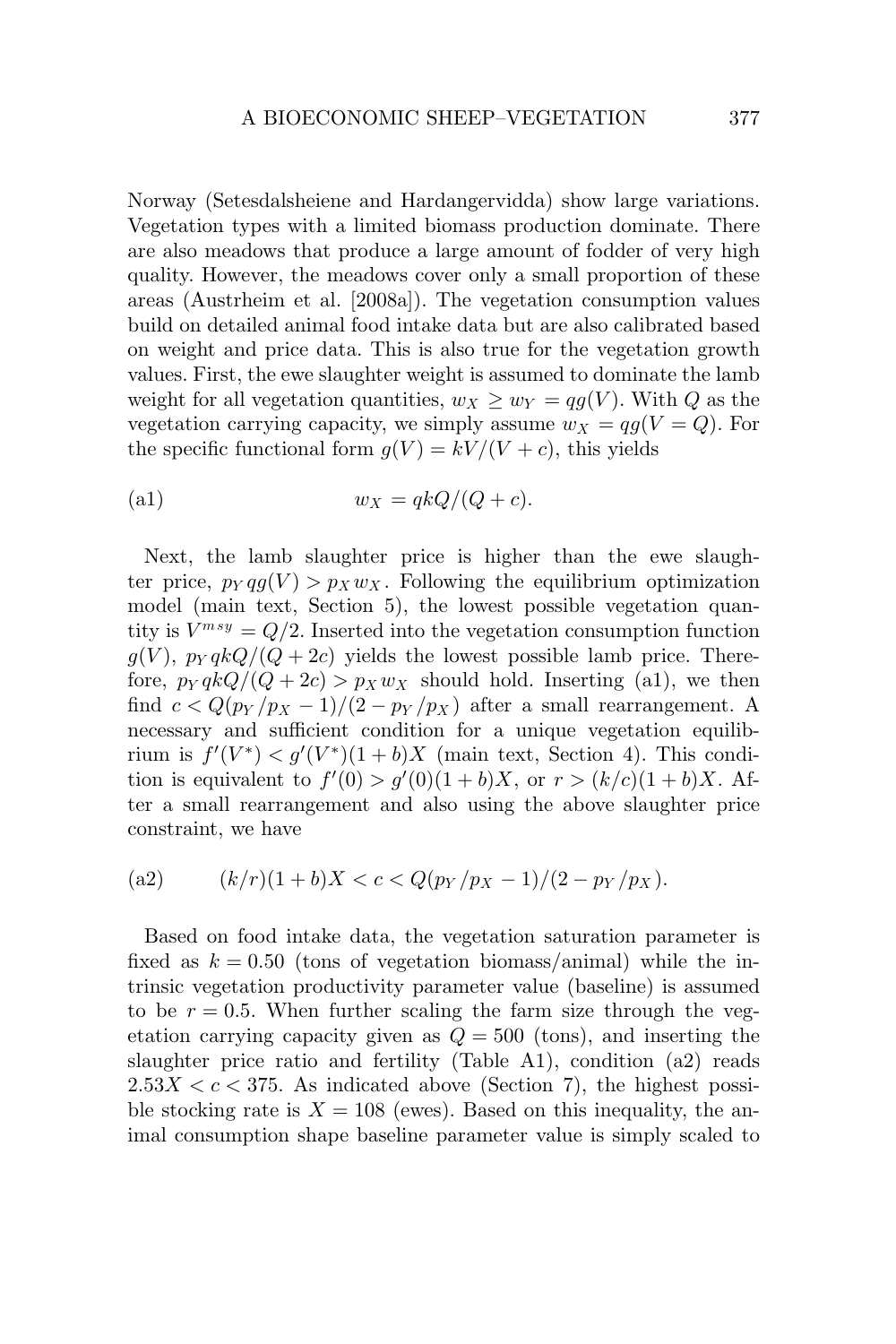$c = 300$  (tons of vegetation biomass). Finally, using (a1) and inserting Q, k, c, and  $w_X = 30$  (kg/animal) (Table A1), we find the value of the biomass translation parameter to be  $q = 96$  (kg meat/ton vegetation biomass).

### **ENDNOTES**

1. Vegetation consumption (or grazing pressure) is given by the number of animals in the beginning of the grazing season. An average over the season may better describe actual grazing pressure but comes at the cost of considerable notational clutter without altering the qualitative aspect of the model. Decisions on this and similar questions are an inherent problem of time-discrete models.

2. The problem of also allowing for physical capital accumulation and changing farm capacity is progressively more difficult to analyze because one has to account for irreversibility (see the pioneering work of Clark et al. [1979] in a fishery context).

3. This notion of overgrazing is obviously related to the specification of the natural growth function. For a skew-distributed logistic growth function with its peak value located to the left of  $Q/2$ , we thus find that overgrazing following this definition also may take place when  $V > Q/2$ .

4. Therefore, we find  $\partial V^*/\partial p_Y < 0$ , suggesting that  $d^2 \pi/dV^2 < 0$  holds when  $d\pi/dV = 0.$ 

#### REFERENCES

L.A. Asheim [2007], The Economy of Alternative Grazing Regimes in Setesdal Vestheim and South-Western Hardangervidda, Discussion paper 2007-3, Norwegian Agricultural Economics Research Institute Oslo.

D.J. Augustine and S.J. McNaughton [1998], Ungulate Effects on The Functional Species Composition of Plant Communities: Herbivore Selectivity and Plant Tolerance, J. Wildlife Mgmt. **62**, 1165–1183.

L.G. Aunsmo (ed.) [1998], Saueboka (The Sheep Book), Landbruksforlaget Oslo.

G. Austrheim, A. Mysterud, K. Hassel, M. Evju, and R.H. Økland [2007], Interactions Between Sheep, Rodents, Graminoids and Bryophytes in an Oceanic Alpine Ecosystem of Low Productivity, Ecoscience **14**, 178–187.

G. Austrheim, L.J. Asheim, G. Bjarnason, J. Feilberg, A.M. Fosaa, Ø. Holand, K. Høegh, I.S. Jónsdóttir, B. Magnússon, L.E. Mortensen, A. Mysterud, E. Olsen, A. Skonhoft, G. Steinheim, and A.G. Thórhallsdóttir. 2008a. Sheep Grazing in the North Atlantic Region: A Long Term Perspective on Management, Resource Economy and Ecology, Report Zoology Ser. 2008, 3 Vitenskapsmuseet NTNU.

G. Austrheim, E.J. Solberg, A. Mysterud, M. Daverdin, and R. Andersen. 2008b. Hjortedyr og husdyr på beite i norsk utmark i perioden 1949–1999. (Cervid and livestock herbivory in Norwegian outlying land from 1949 to 1999), Report Zoology Ser. 2008, 2 Vitenskapsmuseet NTNU.

O.K. Bråthen and J. Oksanen [2001], Reindeer Reduce Biomass of Preferred Plant Species, J. Vege. Sci. **15**, 653–660.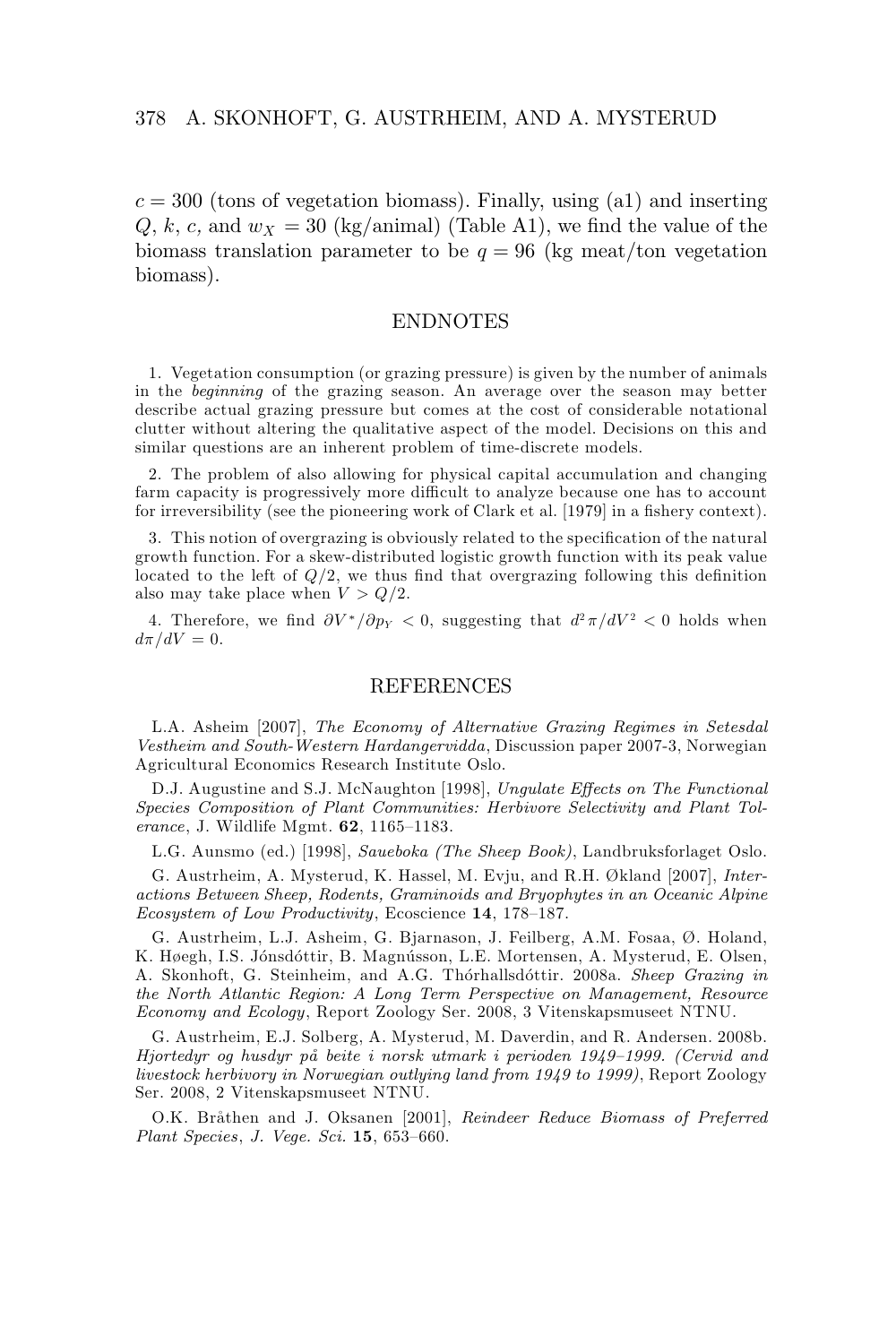H. Caswell [2001], Matrix Population Models, Sinauer, Boston.

D. Choquenot [1991], Density-Dependent Growth, Body Condition, and Demography in Feral Donkeys: Testing the Food Hypothesis, Ecology **72**, 805–813.

C. Clark [1990], Mathematical Bioeconomics, Wiley Interscience, New York.

C. Clark, F. Clarke, and G. Munro [1979], The Optimal Exploitation of Renewable Resource Stocks: Problems of Irreversible Investments, Econometrica **47**, 25–47.

K. Danell, R. Bergström, P. Duncan, and J. Pastor [2006], Large Herbivore Ecology, Ecosystem Dynamics and Conservation, Cambridge University Press, Cambridge.

A. Eskelinen and J. Oksanen [2006], Changes in the Abundance, Composition and Species Richness of Mountain Vegetation in Relation to Summer Grazing by Reindeer, J.Vege. Sci. **17**, 245–254.

N.T. Hobbs [1996], Modification of Ecosystems by Ungulates, J. Wildlife Mgmt. **60**, 695–713.

R. Huffaker and J. Wilen [1991], Animal Stocking under Conditions of Declining Forage Nutrients, Am. J. Agric. Econ. **73**, 1213–1223.

L. Jarvis [1974], Cattle as Capital Goods and Ranchers as Portfolio Managers: An Application to the Argentine Cattle Sector, J. Pol. Econ. **82**, 489–520.

K. Kausrud, A. Mysterud, Y. Rekdal, Ø. Holand, and G. Austrheim [2006], Density Dependence in Foraging Behaviour of Sheep on Alpine Pastures: Effects of Scale, J. Zool. **270**, 63–71.

J. Kennedy [1986], Dynamic Programming, Applications to Agriculture and Natural resources, Elsevier Science, London.

S.J. McNaughton [1979], Grazing as an Optimization Process: Grass–Ungulate Relationships in the Serengeti, Am. Naturalist **113**, 691–703.

R. Mobæk, A. Mysterud, L. Loe, Ø. Holand, and G. Austrheim [2008], Density Dependent and Temporal Variability in Habitat Selection by a Large Herbivore: An Experimental Approach, Oikos **118**, 209–218.

A. Mysterud [2006], The Concept of Overgrazing and Its Role in Management of Large Herbivores, Wildlife Biol. **12**, 129–141.

A. Mysterud and G. Austrheim [2005], Ecological Effects of Sheep Grazing in Alpine Habitats, Short term effects, Utmarksnæring i Norge 1-05: 1–91.

A. Mysterud, G. Steinsheim, N. Yoccoz, O. Holand, and N.C. Stenseth [2002], Early Onset of Reproductive Senescence in Domestic Sheep, Oikos **97**, 177–183.

N. Nersten, A. Hegrenes, O. Sjelmo, and K. Stokke [2003], Saueholdet i Norge (Sheep Farming in Norway), Report Norwegian Agricultural Economic Research Institute Oslo.

I. Noy-Meir [1975], Stability of Grazing Systems: An Application of Predator-Prey Graphs, J. Ecol. **63**, 459–481.

R. Ólafsdóttir and Á. D. Júlíusson [2000], Farmers' Perception of Land-Cover Changes in NE Iceland, Land Degrad. & Dev. **11**, 439–458.

W. Reed [1980], Optimum Age-Specific Harvesting in a Nonlinear Population Model, Biometrics **36**, 579–593.